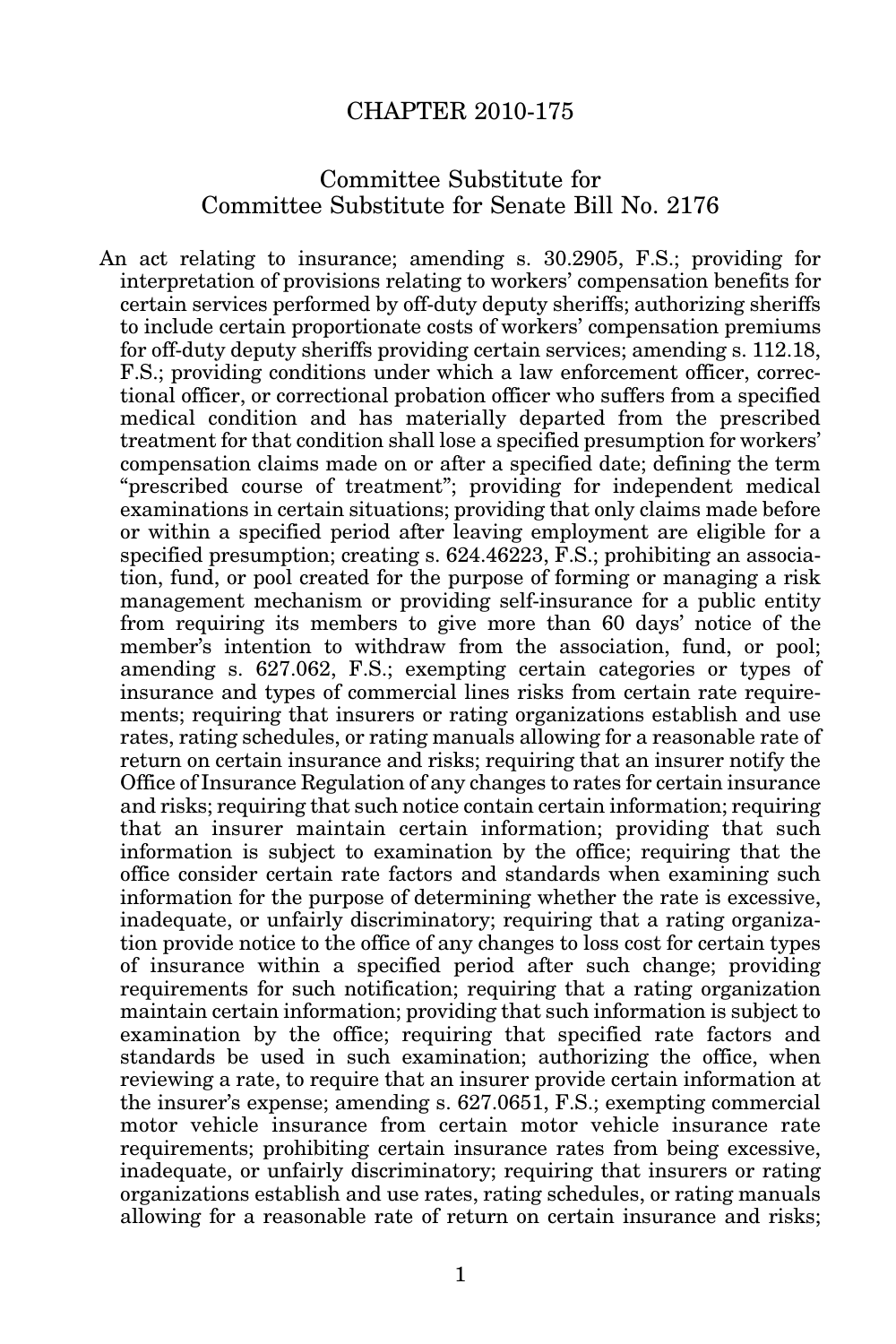requiring that an insurer notify the office of any changes to rates for certain insurance and risks; requiring that such notice contain certain information; requiring that an insurer maintain certain information; providing that such information is subject to examination by the office; requiring that the office consider certain rate factors and standards when examining such information for the purpose of determining whether the rate is excessive, inadequate, or unfairly discriminatory; requiring that a rating organization provide notice to the office of any changes to loss cost for certain types of insurance within a specified period after such change; providing requirements for such notification; requiring that a rating organization maintain certain information; providing that such information is subject to examination by the office; requiring that specified rate factors and standards be used in such examination; authorizing the office, when reviewing a rate, to require that an insurer provide certain information at the insurer's expense; amending s. 626.9541, F.S.; prohibiting construction to prevent a Medicare supplement insurer from granting a premium credit to insureds under certain circumstances; amending s. 627.6741, F.S.; specifying absence of a prohibition against certain Medicare supplement policy insurers from entering into agreements through a network with certain facilities; specifying absence of a requirement to file certain contracts with the Office of Insurance Regulation; amending s. 627.6745, F.S.; requiring certain insurers to factor certain deductibles and premium credits into loss-ratio calculation and policy premiums; amending s. 628.4615, F.S., relating to specialty insurers; conforming a cross-reference; amending s. 634.011, F.S.; revising the definition of the term "motor vehicle service agreement"; amending s. 634.031, F.S.; providing penalties for certain licensure violations; amending s. 634.041, F.S., relating to qualifications for licensure; conforming cross-references; amending s. 634.095, F.S.; prohibiting service agreement companies from issuing certain deceptive advertisements, operating without a subsisting license, or remitting premiums to a person other than the obligated service agreement company; amending s. 634.121, F.S.; deleting a requirement that certain service agreement forms be approved by the Office of Insurance Regulation of the Financial Services Commission; requiring the service agreements to include certain written disclosures; amending s. 634.1213, F.S.; authorizing the office to order a service agreement company to stop using forms that do not comply with specified requirements; amending s. 634.137, F.S.; deleting a schedule for the submissions of certain reports; amending s. 634.141, F.S.; providing guidelines for the office to use in determining whether to examine a company; amending s. 634.1815, F.S.; requiring certain rebates to be approved by the company issuing a service agreement; amending s. 634.282, F.S.; clarifying provisions relating to the refund of excess premiums or charges; requiring that a consumer receive a sample copy of the service agreement prior to the sale of a service agreement; amending s. 634.301, F.S.; revising certain definitions relating home warranties; amending s. 634.303, F.S.; providing that it is a first-degree misdemeanor for a person without a subsisting license to provide or offer to provide home warranties; amending s. 634.308, F.S.; providing an exception to certain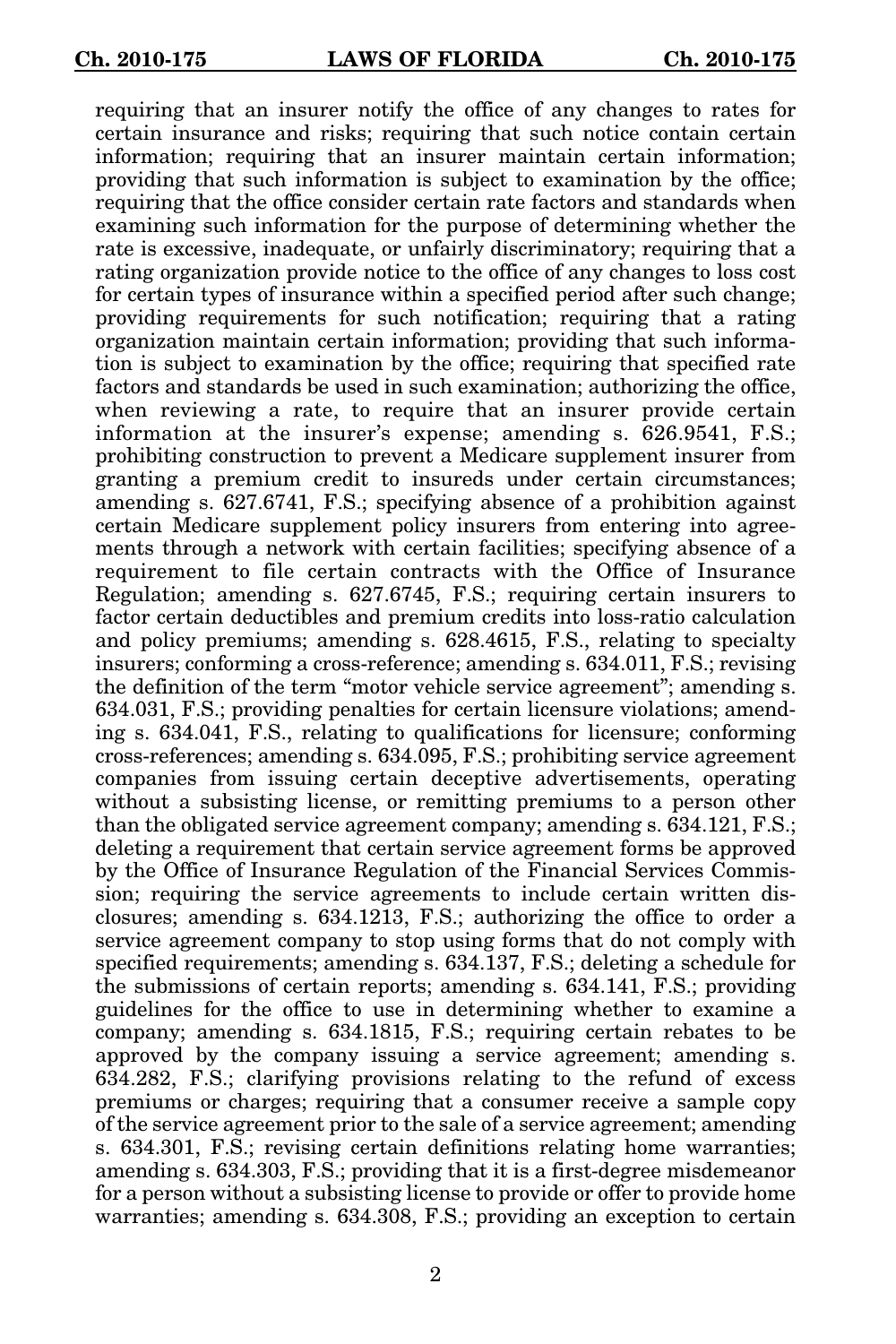grounds for licensure suspension or revocation; amending s. 634.312, F.S.; deleting a requirement that certain home warranty agreement forms be approved by the office; requiring the home warranty contracts to include certain written disclosures; amending s. 634.3123, F.S.; authorizing the office to order a home warranty association to stop using forms that do not comply with specified requirements; amending s. 634.314, F.S.; providing guidelines for the office to use in determining whether to examine an association; amending s. 634.3205, F.S.; requiring certain rebates to be approved by the association issuing a service agreement; amending s. 634.336, F.S.; requiring that a consumer receive a sample copy of the service agreement prior to the sale of a service agreement; amending s. 634.344, F.S.; prohibiting certain coercive actions relating to the sale of a home warranty in connection with the lending of money; amending s. 634.401, F.S.; redefining the term "indemnify"; amending s. 634.403, F.S.; providing that it is a first-degree misdemeanor for a person without a subsisting license to provide or offer to provide service warranties; amending s. 634.406, F.S., relating to financial requirements; conforming a cross-reference; amending s. 634.414, F.S.; deleting a requirement that certain service warranty forms be approved by the office; deleting certain requirements relating to the display of the issuing association's name on literature; requiring the service warranty contracts to include certain written disclosures; amending s. 634.4145, F.S.; authorizing the office to order a service warranty association to stop using forms that do not comply with specified requirements; amending s. 634.415, F.S.; deleting a requirement that associations file certain quarterly statements and special reports; amending s. 634.416, F.S.; providing guidelines for the office to use in determining whether to examine an service warranty association; amending s. 634.4225, F.S.; requiring certain rebates to be approved by the association issuing a service warranty; amending s. 634.436, F.S.; requiring that a consumer receive a sample copy of the service agreement prior to the sale of a service agreement; amending s. 634.136, F.S.; deleting certain provisions requiring records to be maintained by motor vehicle service contract companies; amending s. 634.313, F.S.; deleting certain requirements for reports relating to taxes on premiums; repealing ss. 634.1216 and 634.3126, F.S., relating to required rate filings; providing a short title; amending s. 624.310, F.S.; expanding the definition of "affiliated party" to include certain third-party marketers; creating s. 624.46223, F.S.; prohibiting a self-insurance association, fund, or pool from requiring its members to provide more than a specified maximum period of notice of any member's intent to withdraw; amending s. 626.221, F.S.; expanding the list of individuals who are exempt from the requirement to pass an examination before being issued a license as an agent, customer representative, or adjuster; amending s. 626.025, F.S.; including family members of insurance agents in a prohibition related to the transaction of life insurance; amending s. 626.2815, F.S.; providing an exemption from certain continuing education requirements to certain agents; authorizing the department to take certain action in applying such exemption; amending s. 626.621, F.S.; expanding grounds for discretionary refusal, suspension, or revocation of certain licenses; amending s. 626.641, F.S.;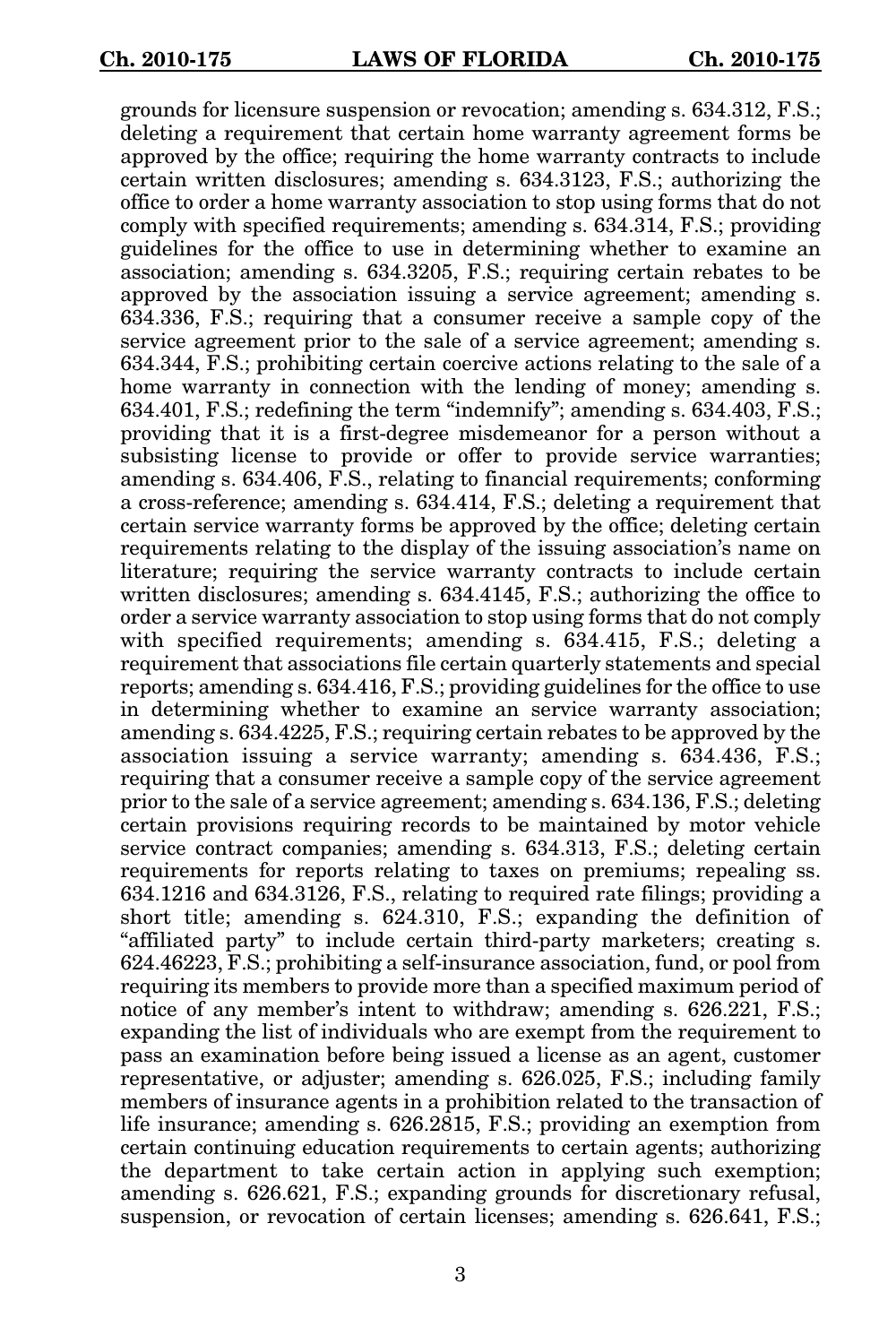prohibiting the Department of Financial Services from issuing certain licenses in certain circumstances; amending s. 626.798, F.S.; prohibiting a family member of a life insurance agent from being a beneficiary of certain policies; prohibiting an agent or a family member of such agent from being designated as a trustee or guardian or being granted power of attorney unless he or she is a family member of the policy owner or insured, or is a bank or trust company duly authorized to act as a fiduciary; amending s. 626.9521, F.S.; increasing the administrative fine that may be imposed for each willful violation of the offenses of twisting and churning; increasing the administrative fine that may be imposed for each willful violation of the offense of submitting fraudulent signatures on an application or policyrelated document; requiring that a licensee make a reasonable effort to ascertain a customer's age at the time of completion of an insurance application; authorizing the use of video depositions in certain circumstances; amending s. 626.99, F.S.; requiring that the buyer's guide for fixed annuities be in the form provided by the National Association of Insurance Commissioners Annuity Disclosure Model Regulation; authorizing the use of a policy summary for variable annuities until the NAIC or the department develops a buyer's guide; extending the unconditional refund period for fixed annuity contracts and variable or market value annuity contracts for customers 65 years of age or older; requiring that the unconditional refund amount for a variable or market value annuity contract be equal to the cash surrender value provided in the contract, plus any fees or charges deducted from the premiums or imposed under the contract; providing for applicability of certain provisions; requiring that an insurer provide a prospective purchaser of an annuity policy with a buyer's guide to annuities; requiring that such buyer's guide contain certain information; requiring that an insurer attach a cover page to an annuity policy informing the purchaser of the unconditional refund period; requiring that the cover page provide other specified information; amending s. 627.4554, F.S.; defining the term "accredited investor"; authorizing the Department of Financial Services to order an insurance agent to pay monetary restitution to a senior consumer under certain circumstances; limiting the amount of such restitution; prohibiting an annuity contract issued to a senior consumer from containing a surrender or deferred sales charge for withdrawal of funds from an annuity in excess of a specified maximum amount; providing for the periodic reduction of such charge; providing effective dates.

Be It Enacted by the Legislature of the State of Florida:

Section 1. Subsection (2) of section 30.2905, Florida Statutes, is amended to read:

30.2905 Program to contract for employment of off-duty deputies for security services.—

 $(2)(a)$  Any such public or private employer of a deputy sheriff shall be responsible for the acts or omissions of the deputy sheriff while performing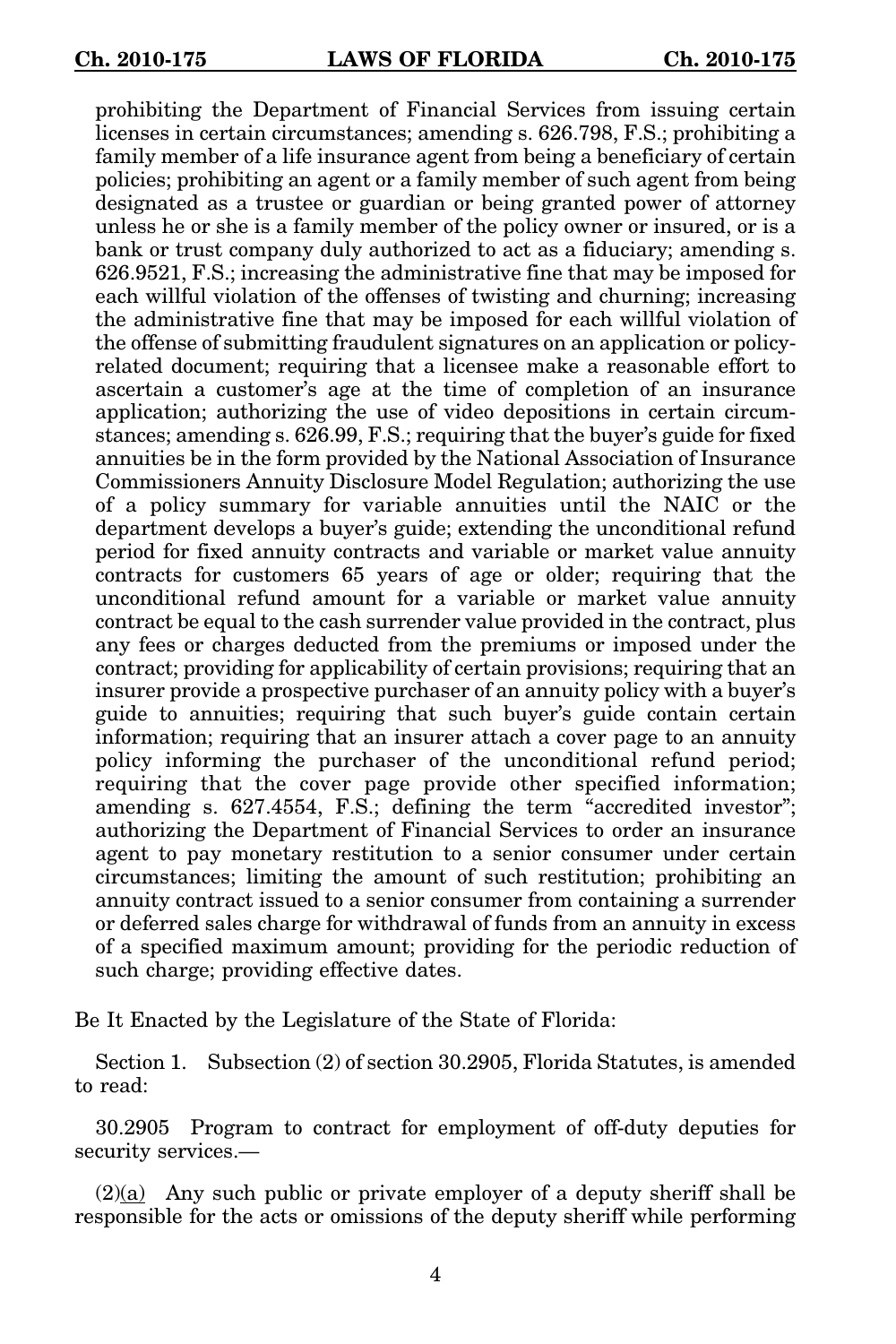services for that employer while off duty, including workers' compensation benefits.

(b) However, for the workers' compensation purposes of this section:

1. A deputy sheriff so employed who sustains an injury while enforcing the criminal, traffic, or penal laws of this state shall be regarded as working on duty.

2. The term "enforcing the criminal, traffic, or penal laws of this state" shall be interpreted to include, but is not limited to, providing security, patrol, or traffic direction for a private or public employer.

3. A sheriff may include the sheriff's proportionate costs of workers' compensation premiums for the off-duty deputy sheriffs providing such services.

Section 2. Section 112.18, Florida Statutes, is amended to read:

112.18 Firefighters and law enforcement or correctional officers; special provisions relative to disability.—

(1)(a) Any condition or impairment of health of any Florida state, municipal, county, port authority, special tax district, or fire control district firefighter or any law enforcement officer, or correctional officer, or correctional probation officer as defined in s.  $943.10(1)$ ,  $(2)$ , or  $(3)$  caused by tuberculosis, heart disease, or hypertension resulting in total or partial disability or death shall be presumed to have been accidental and to have been suffered in the line of duty unless the contrary be shown by competent evidence. However, any such firefighter or law enforcement officer must shall have successfully passed a physical examination upon entering into any such service as a firefighter or law enforcement officer, which examination failed to reveal any evidence of any such condition. Such presumption does shall not apply to benefits payable under or granted in a policy of life insurance or disability insurance, unless the insurer and insured have negotiated for such additional benefits to be included in the policy contract.

(b)1. For any workers' compensation claim filed under this section and chapter 440 occurring on or after July 1, 2010, a law enforcement officer, correctional officer, or correctional probation officer as defined in s. 943.10(1), (2), or (3) suffering from tuberculosis, heart disease, or hypertension is presumed not to have incurred such disease in the line of duty as provided in this section if the law enforcement officer, correctional officer, or correctional probation officer:

a. Departed in a material fashion from the prescribed course of treatment of his or her personal physician and the departure is demonstrated to have resulted in a significant aggravation of the tuberculosis, heart disease, or hypertension resulting in disability or increasing the disability or need for medical treatment; or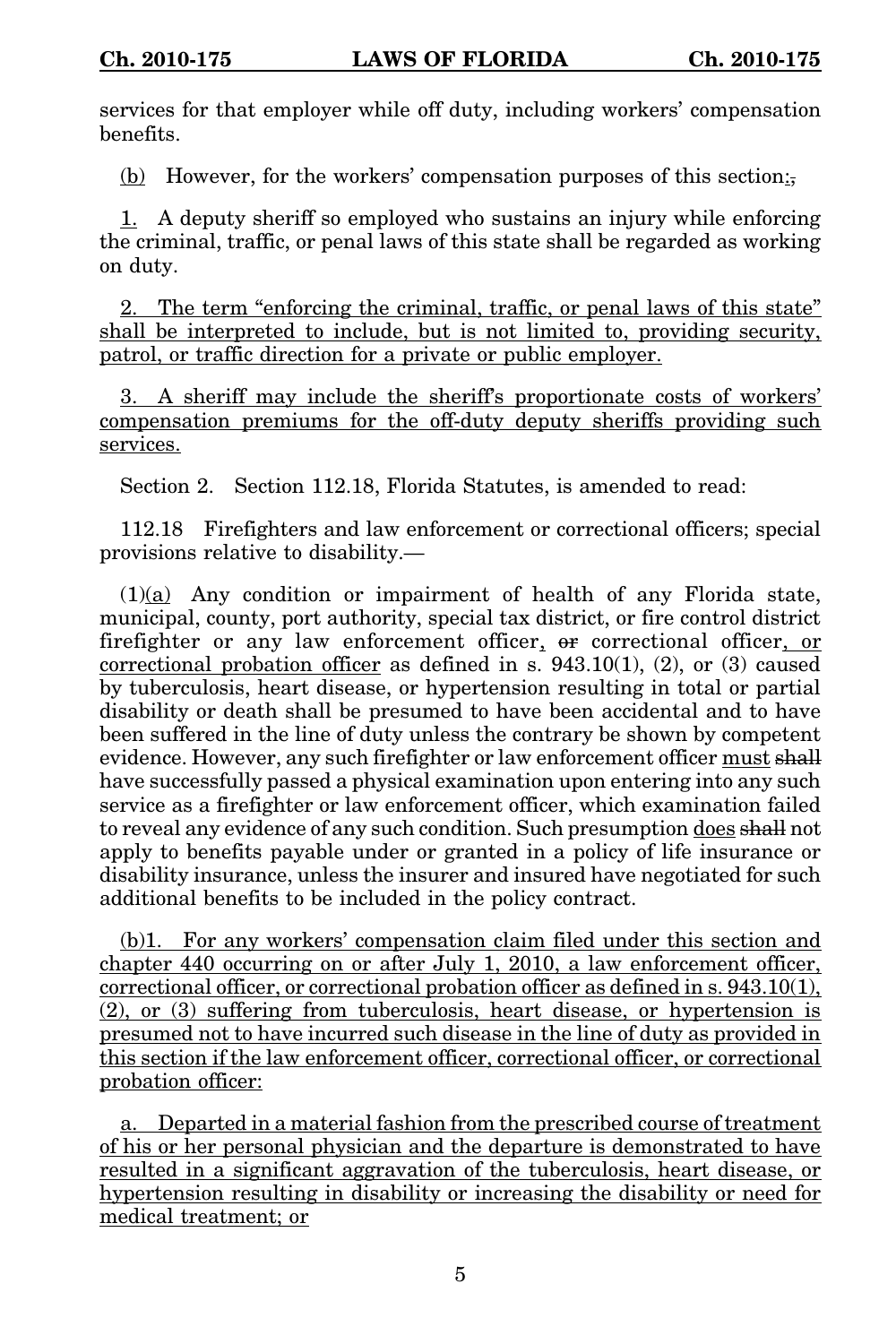b. Was previously compensated pursuant to this section and chapter 440 for tuberculosis, heart disease, or hypertension and thereafter sustains and reports a new compensable workers' compensation claim under this section and chapter 440, and the law enforcement officer, correctional officer, or correctional probation officer has departed in a material fashion from the prescribed course of treatment of an authorized physician for the preexisting workers' compensation claim and the departure is demonstrated to have resulted in a significant aggravation of the tuberculosis, heart disease, or hypertension resulting in disability or increasing the disability or need for medical treatment.

2. As used in this paragraph, "prescribed course of treatment" means prescribed medical courses of action and prescribed medicines for the specific disease or diseases claimed and as documented in the prescribing physician's medical records.

3. If there is a dispute as to the appropriateness of the course of treatment prescribed by a physician under sub-subparagraph 1.a. or subsubparagraph 1.b. or whether a departure in a material fashion from the prescribed course of treatment is demonstrated to have resulted in a significant aggravation of the tuberculosis, heart disease, or hypertension resulting in disability or increasing the disability or need for medical treatment, the law enforcement officer, correctional officer, or correctional probation officer is entitled to seek an independent medical examination pursuant to s. 440.13(5).

4. A law enforcement officer, correctional officer, or correctional probation officer is not entitled to the presumption provided in this section unless a claim for benefits is made prior to or within 180 days after leaving the employment of the employing agency.

(2) This section authorizes each governmental entity specified in subsection (1) shall be construed to authorize the above governmental entities to negotiate policy contracts for life and disability insurance to include accidental death benefits or double indemnity coverage which shall include the presumption that any condition or impairment of health of any firefighter, law enforcement officer, or correctional officer caused by tuberculosis, heart disease, or hypertension resulting in total or partial disability or death was accidental and suffered in the line of duty, unless the contrary be shown by competent evidence.

Section 3. Section 624.46223, Florida Statutes, is created to read:

624.46223 Notice of intent to withdraw.—An association, fund, or pool authorized under Florida law and created for the purpose of forming or managing a risk management mechanism or providing self-insurance for a public entity in this state may not require its members, as a prerequisite for withdrawing from the association, fund, or pool, to give more than 60 days' notice of the member's intention to withdraw from the association, fund, or pool.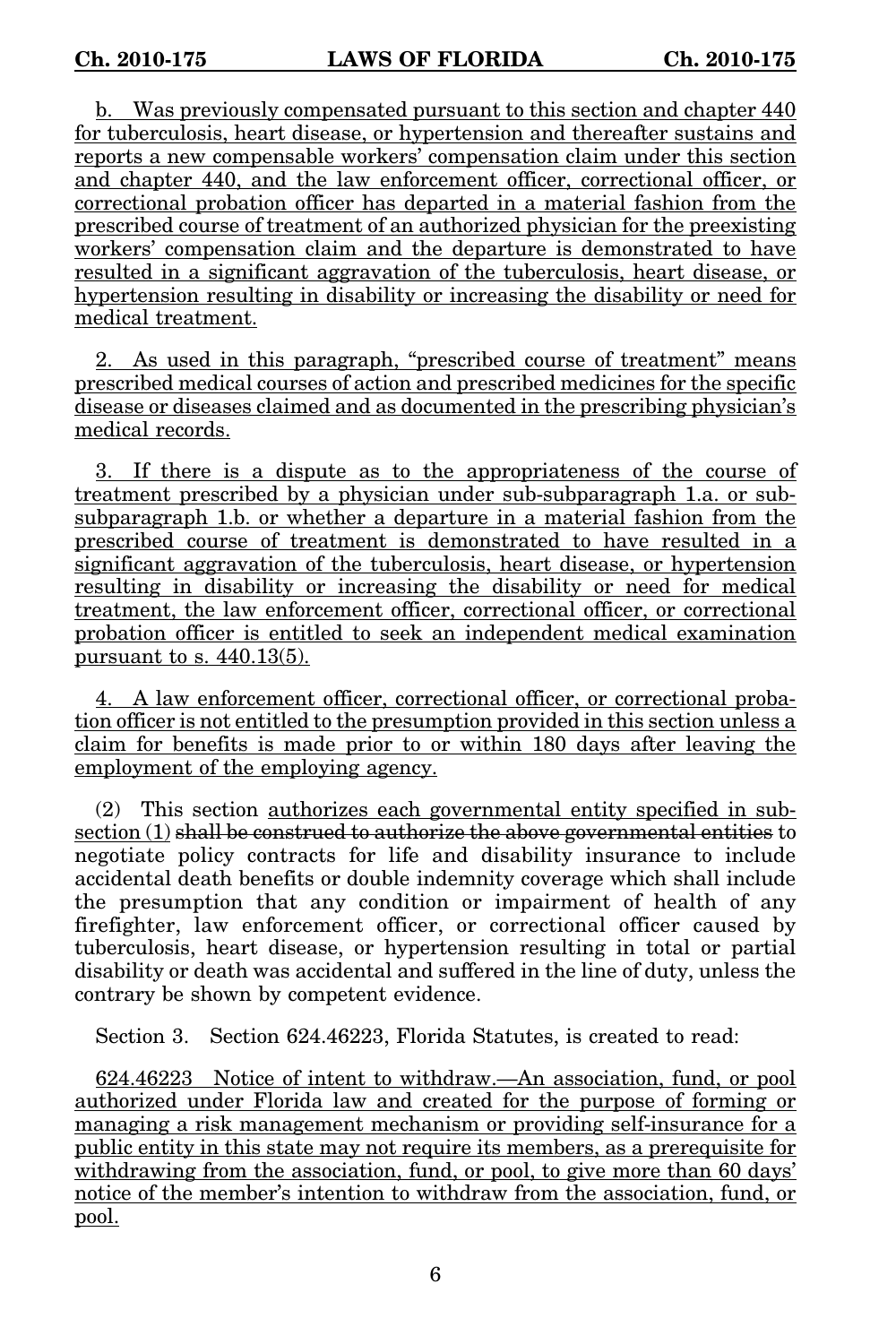Section 4. Paragraph (d) is added to subsection (3) of section 627.062, Florida Statutes, to read:

627.062 Rate standards.—

(3)

(d)1. The following categories or kinds of insurance and types of commercial lines risks are not subject to paragraph  $(2)(a)$  or paragraph  $(2)(f)$ :

a. Excess or umbrella.

b. Surety and fidelity.

c. Boiler and machinery and leakage and fire extinguishing equipment.

d. Errors and omissions.

e. Directors and officers, employment practices, and management liability.

f. Intellectual property and patent infringement liability.

g. Advertising injury and Internet liability insurance.

h. Property risks rated under a highly protected risks rating plan.

i. Any other commercial lines categories or kinds of insurance or types of commercial lines risks that the office determines should not be subject to paragraph  $(2)(a)$  or paragraph  $(2)(f)$  because of the existence of a competitive market for such insurance, similarity of such insurance to other categories or kinds of insurance not subject to paragraph  $(2)(a)$  or paragraph  $(2)(f)$ , or to improve the general operational efficiency of the office.

2. Insurers or rating organizations shall establish and use rates, rating schedules, or rating manuals to allow the insurer a reasonable rate of return on insurance and risks described in subparagraph 1. which are written in this state.

3. An insurer must notify the office of any changes to rates for insurance and risks described in subparagraph 1. no later than 30 days after the effective date of the change. The notice must include the name of the insurer, the type or kind of insurance subject to rate change, total premium written during the immediately preceding year by the insurer for the type or kind of insurance subject to the rate change, and the average statewide percentage change in rates. Underwriting files, premiums, losses, and expense statistics with regard to insurance and risks described in subparagraph 1. written by an insurer shall be maintained by the insurer and subject to examination by the office. Upon examination, the office shall, in accordance with generally accepted and reasonable actuarial techniques, consider the rate factors in paragraphs  $(2)(b)$ ,  $(c)$ , and  $(d)$  and the standards in paragraph  $(2)(e)$  to determine if the rate is excessive, inadequate, or unfairly discriminatory.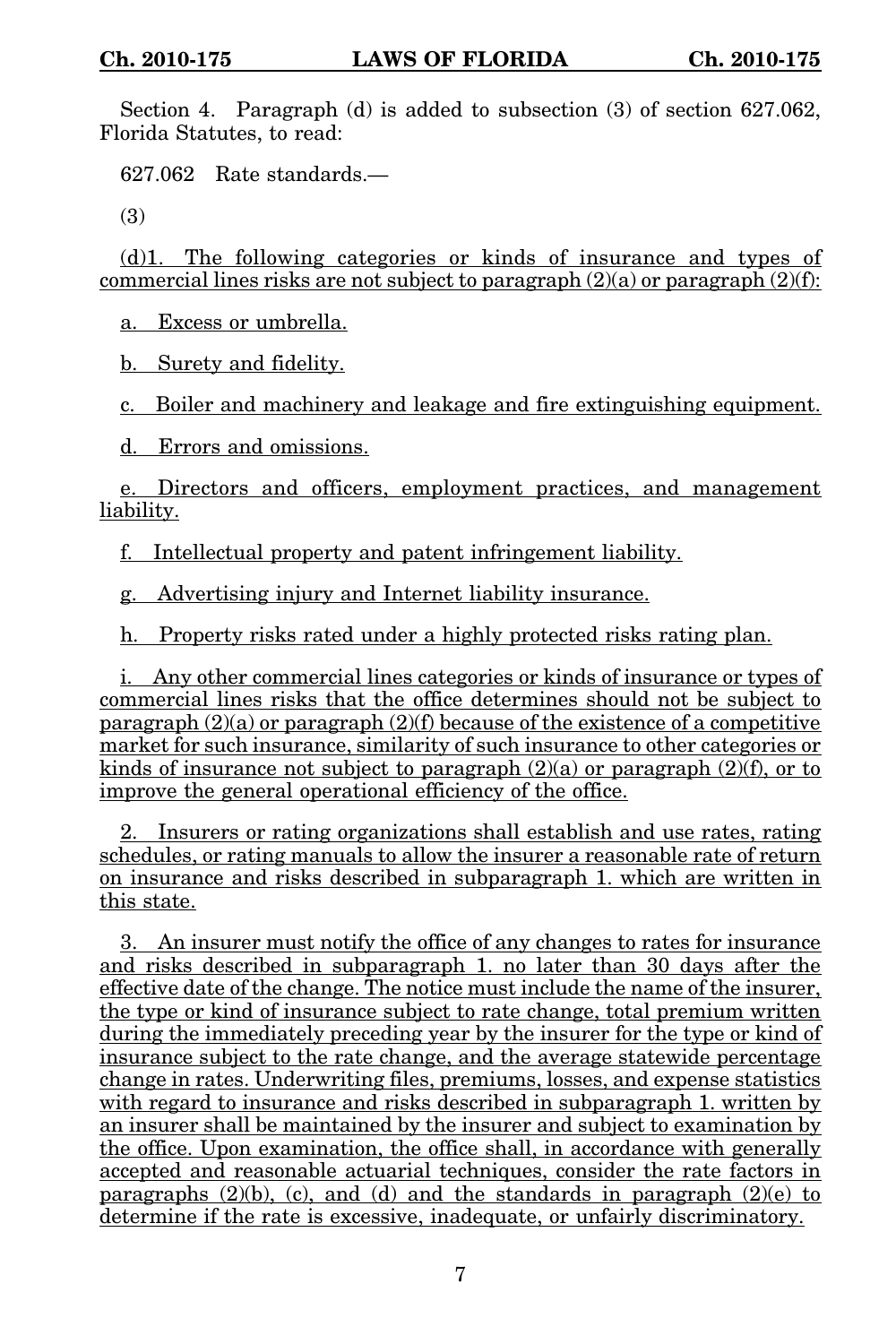4. A rating organization must notify the office of any changes to loss cost for insurance and risks described in subparagraph 1. no later than 30 days after the effective date of the change. The notice must include the name of the rating organization, the type or kind of insurance subject to a loss cost change, loss costs during the immediately preceding year for the type or kind of insurance subject to the loss cost change, and the average statewide percentage change in loss cost. Loss and exposure statistics with regard to risks applicable to loss costs for a rating organization not subject to paragraph  $(2)(a)$  or paragraph  $(2)(f)$  shall be maintained by the rating organization and are subject to examination by the office. Upon examination, the office shall, in accordance with generally accepted and reasonable actuarial techniques, consider the rate factors in paragraphs (2)(b)-(d) and the standards in paragraph  $(2)(e)$  to determine if the rate is excessive, inadequate, or unfairly discriminatory.

5. In reviewing a rate, the office may require the insurer to provide at the insurer's expense all information necessary to evaluate the condition of the company and the reasonableness of the rate according to the applicable criteria described in this section.

Section 5. Subsection (14) is added to section 627.0651, Florida Statutes, to read:

627.0651 Making and use of rates for motor vehicle insurance.—

 $(14)(a)$  Commercial motor vehicle insurance covering a fleet of 20 or more self-propelled vehicles is not subject to subsection (1), subsection (2), or subsection (9) or s. 627.0645.

(b) The rates for insurance described in this subsection may not be excessive, inadequate, or unfairly discriminatory.

(c) Insurers shall establish and use rates, rating schedules, or rating manuals to allow the insurer a reasonable rate of return on commercial motor vehicle insurance written in this state covering a fleet of 20 or more self-propelled vehicles.

(d) An insurer must notify the office of any changes to rates for type of insurance described in this subsection no later than 30 days after the effective date of the change. The notice shall include the name of the insurer, the type or kind of insurance subject to rate change, total premium written during the immediately preceding year by the insurer for the type or kind of insurance subject to the rate change, and the average statewide percentage change in rates. Underwriting files, premiums, losses, and expense statistics for the type of insurance described in this subsection shall be maintained by the insurer and subject to examination by the office. Upon examination, the office shall, in accordance with generally accepted and reasonable actuarial techniques, consider the factors in paragraphs  $(2)(a)$ –(1) and apply subsections (3)-(8) to determine if the rate is excessive, inadequate, or unfairly discriminatory.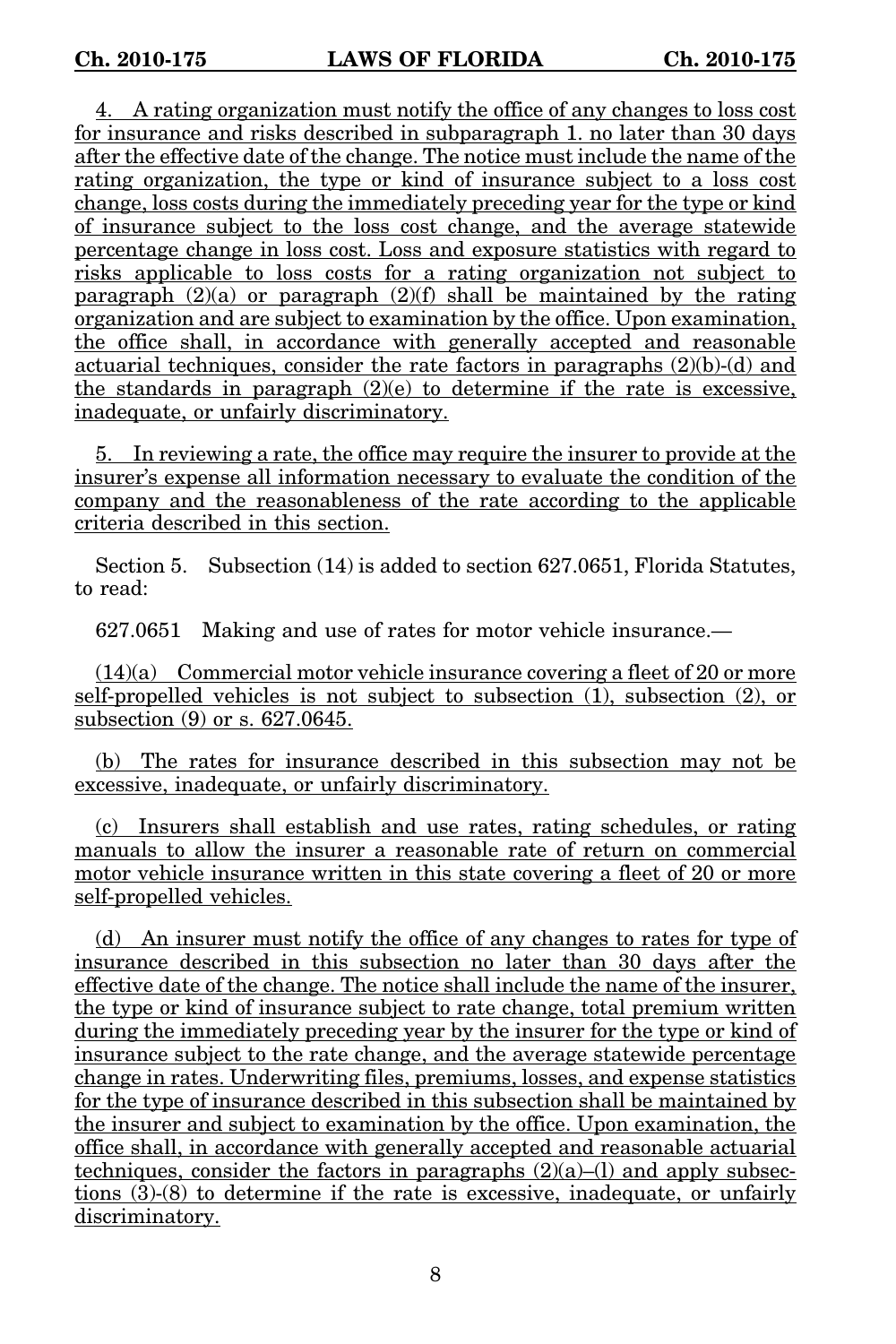(e) A rating organization must notify the office of any changes to loss cost for the type of insurance described in this subsection no later than 30 days after the effective date of the change. The notice shall include the name of the rating organization, the type or kind of insurance subject to a loss cost change, loss costs during the immediately preceding year for the type or kind of insurance subject to the loss cost change, and the average statewide percentage change in loss cost. Loss and exposure statistics with regard to risks applicable to loss costs for a rating organization not subject to subsection (1), subsection (2), or subsection (9) shall be maintained by the rating organization and are subject to examination by the office. Upon examination, the office shall, in accordance with generally accepted and reasonable actuarial techniques, consider the rate factors in paragraphs  $(2)(a)$ -(1) and apply subsections  $(3)$ - $(8)$  to determine if the rate is excessive, inadequate, or unfairly discriminatory.

(f) In reviewing the rate, the office may require the insurer to provide at the insurer's expense all information necessary to evaluate the condition of the company and the reasonableness of the rate according to the applicable criteria described herein.

Section 6. Subsection (3) is added to section 626.9541, Florida Statutes, to read:

626.9541 Unfair methods of competition and unfair or deceptive acts or practices defined.—

(3) INPATIENT FACILITY NETWORK.—This section may not be construed to prohibit a Medicare supplement insurer from granting a premium credit to insureds for using an in-network inpatient facility.

Section 7. Subsection (6) is added to section 627.6741, Florida Statutes, to read:

627.6741 Issuance, cancellation, nonrenewal, and replacement.—

(6) An insurer offering a Medicare supplement policy under this part is not prohibited from entering into an agreement through a network with inpatient facilities that agree to waive the Medicare Part A deductible in whole or in part. An insurer is not required to file a copy of the network agreement with, and such network agreements are not subject to approval of, the office.

Section 8. Subsection (8) is added to section 627.6745, Florida Statutes, to read:

627.6745 Loss ratio standards; public rate hearings.—

(8) For an insurer that enters into a network agreement pursuant to s. 627.6741(6), the waiver of the Medicare Part A deductible and premium credit shall be factored into the insurer's loss-ratio calculation and policy premium.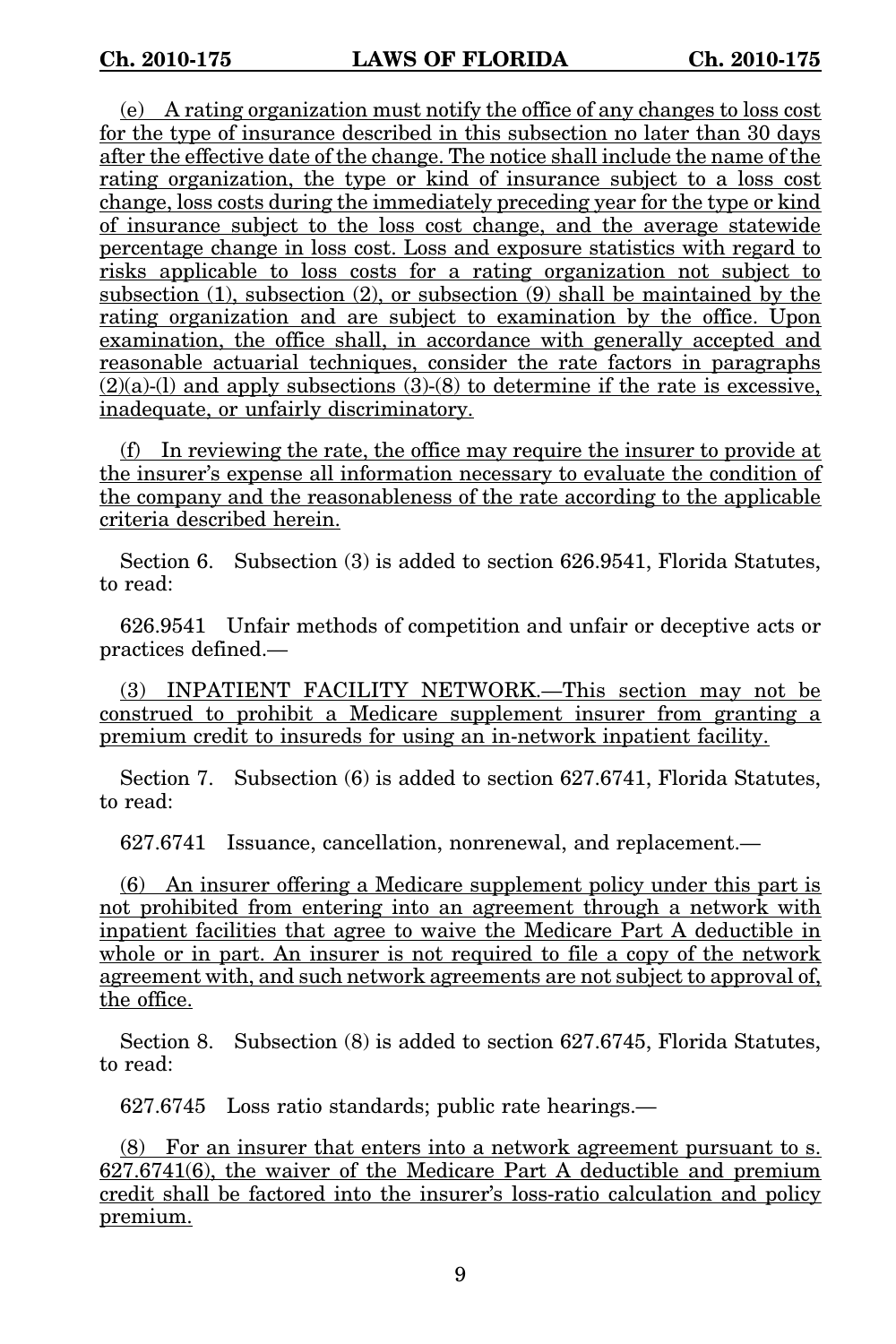Section 9. Effective upon this act becoming a law, paragraph (b) of subsection (1) of section 628.4615, Florida Statutes, is amended to read:

628.4615 Specialty insurers; acquisition of controlling stock, ownership interest, assets, or control; merger or consolidation.—

(1) For the purposes of this section, the term "specialty insurer" means any person holding a license or certificate of authority as:

(b) A home warranty association authorized to issue "home warranties" as those terms are defined in s.  $634.301(3)$  and  $(4)$ ;

Section 10. Effective upon this act becoming a law, subsection (8) of section 634.011, Florida Statutes, is amended to read:

634.011 Definitions.—As used in this part, the term:

(8) "Motor vehicle service agreement" or "service agreement" means any contract or agreement indemnifying the service agreement holder for the motor vehicle listed on the service agreement and arising out of the ownership, operation, and use of the motor vehicle against loss caused by failure of any mechanical or other component part, or any mechanical or other component part that does not function as it was originally intended; however, nothing in this part shall prohibit or affect the giving, free of charge, of the usual performance guarantees by manufacturers or dealers in connection with the sale of motor vehicles. Transactions exempt under s. 624.125 are expressly excluded from this definition and are exempt from the provisions of this part. Service agreements that are sold to persons other than consumers and that cover motor vehicles used for commercial purposes are excluded from this definition and are exempt from regulation under the Florida Insurance Code. The term "motor vehicle service agreement" includes any contract or agreement that provides:

(a) For the coverage or protection defined in this subsection and which is issued or provided in conjunction with an additive product applied to the motor vehicle that is the subject of such contract or agreement;

(b) For payment of vehicle protection expenses.

1.a. "Vehicle protection expenses" means a preestablished flat amount payable for the loss of or damage to a vehicle or expenses incurred by the service agreement holder for loss or damage to a covered vehicle, including, but not limited to, applicable deductibles under a motor vehicle insurance policy; temporary vehicle rental expenses; expenses for a replacement vehicle that is at least the same year, make, and model of the stolen motor vehicle; sales taxes or registration fees for a replacement vehicle that is at least the same year, make, and model of the stolen vehicle; or other incidental expenses specified in the agreement.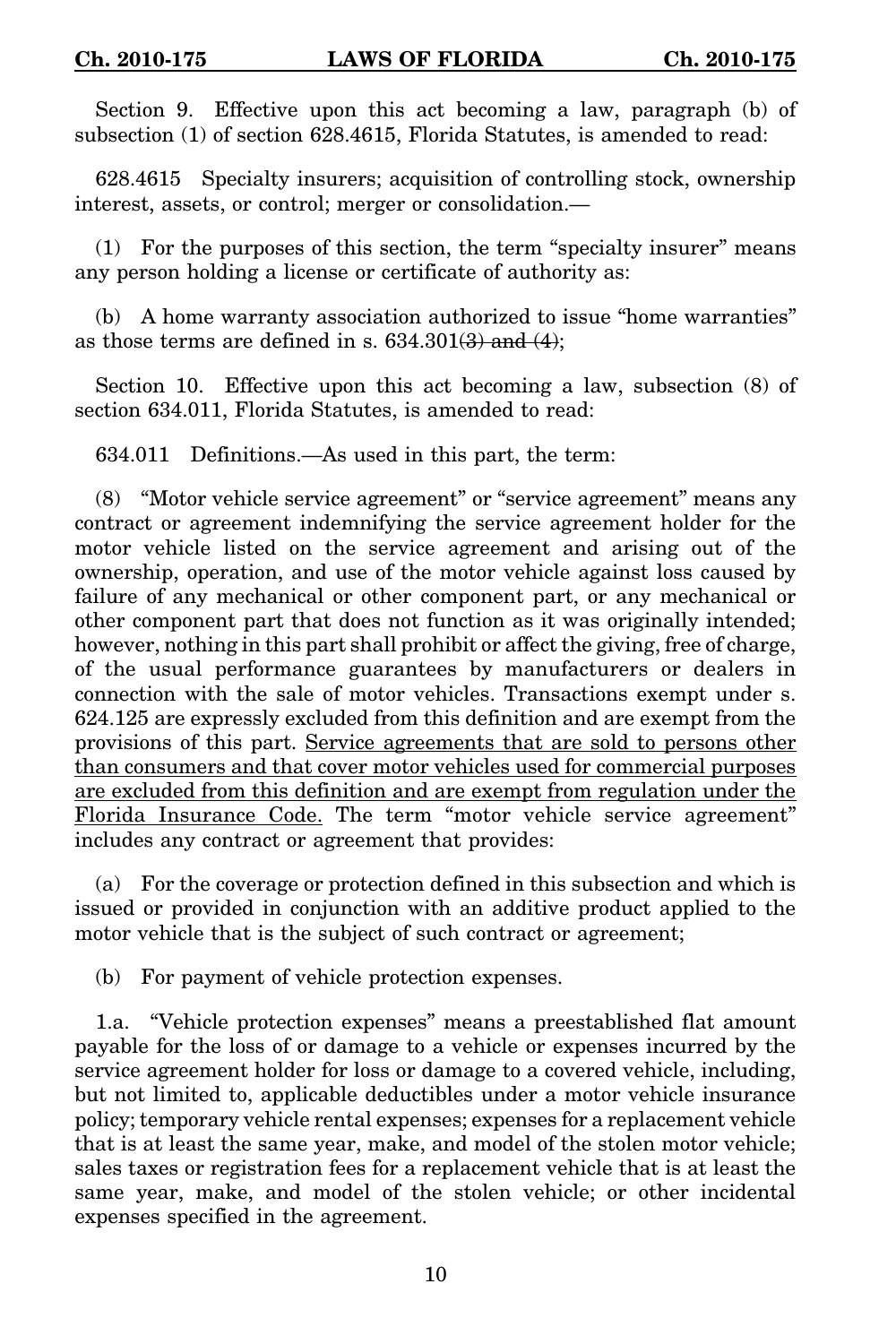b. "Vehicle protection product" means a product or system installed or applied to a motor vehicle or designed to prevent the theft of the motor vehicle or assist in the recovery of the stolen motor vehicle.

2. Vehicle protection expenses shall be payable in the event of loss or damage to the vehicle as a result of the failure of the vehicle protection product to prevent the theft of the motor vehicle or to assist in the recovery of the stolen motor vehicle. Vehicle protection expenses covered under the agreement shall be clearly stated in the service agreement form, unless the agreement provides for the payment of a preestablished flat amount, in which case the service agreement form shall clearly identify such amount.

3. Motor vehicle service agreements providing for the payment of vehicle protection expenses shall either:

a. Reimburse a service agreement holder for the following expenses, at a minimum: deductibles applicable to comprehensive coverage under the service agreement holder's motor vehicle insurance policy; temporary vehicle rental expenses; sales taxes and registration fees on a replacement vehicle that is at least the same year, make, and model of the stolen motor vehicle; and the difference between the benefits paid to the service agreement holder for the stolen vehicle under the service agreement holder's comprehensive coverage and the actual cost of a replacement vehicle that is at least the same year, make, and model of the stolen motor vehicle; or

b. Pay a preestablished flat amount to the service agreement holder.

Payments shall not duplicate any benefits or expenses paid to the service agreement holder by the insurer providing comprehensive coverage under a motor vehicle insurance policy covering the stolen motor vehicle; however, the payment of vehicle protection expenses at a preestablished flat amount of \$5,000 or less does not duplicate any benefits or expenses payable under any comprehensive motor vehicle insurance policy; or

(c)1. For the payment for paintless dent-removal services provided by a company whose primary business is providing such services.

2. "Paintless dent-removal" means the process of removing dents, dings, and creases, including hail damage, from a vehicle without affecting the existing paint finish, but does not include services that involve the replacement of vehicle body panels or sanding, bonding, or painting.

Section 11. Effective upon this act becoming a law, subsection (7) is added to section 634.031, Florida Statutes, to read:

634.031 License required.—

(7) Any person who violates this section commits, in addition to any other violation, a misdemeanor of the first degree, punishable as provided in s. 775.082 or s. 775.083.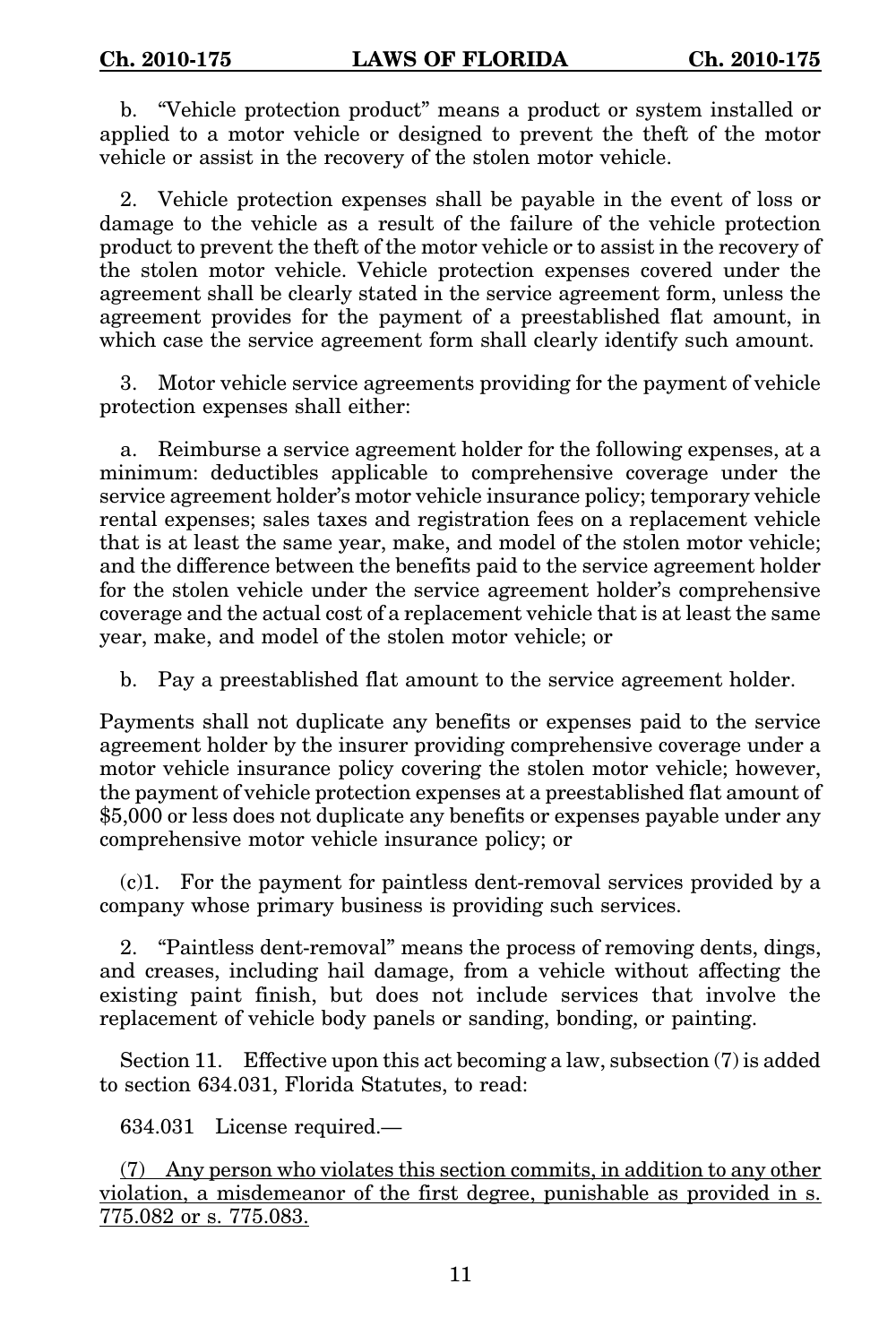Section 12. Effective upon this act becoming a law, paragraph (b) of subsection (8) and paragraph (b) of subsection (11) of section 634.041, Florida Statutes, are amended to read:

634.041 Qualifications for license.—To qualify for and hold a license to issue service agreements in this state, a service agreement company must be in compliance with this part, with applicable rules of the commission, with related sections of the Florida Insurance Code, and with its charter powers and must comply with the following:

(8)

(b) A service agreement company does not have to establish and maintain an unearned premium reserve if it purchases and maintains contractual liability insurance in accordance with the following:

1. The insurance covers 100 percent of its claim exposure and is obtained from an insurer approved by the office which holds a certificate of authority to do business within this state.

2. If the service agreement company does not meet its contractual obligations, the contractual liability insurance policy binds its issuer to pay or cause to be paid to the service agreement holder all legitimate claims and cancellation refunds for all service agreements issued by the service agreement company while the policy was in effect. This requirement also applies to those service agreements for which no premium has been remitted to the insurer.

3. If the issuer of the contractual liability policy is fulfilling the service agreements covered by the contractual liability policy and the service agreement holder cancels the service agreement, the issuer must make a full refund of unearned premium to the consumer, subject to the cancellation fee provisions of s.  $634.121\frac{3}{6}$ . The sales representative and agent must refund to the contractual liability policy issuer their unearned pro rata commission.

4. The policy may not be canceled, terminated, or nonrenewed by the insurer or the service agreement company unless a 90-day written notice thereof has been given to the office by the insurer before the date of the cancellation, termination, or nonrenewal.

5. The service agreement company must provide the office with the claims statistics.

All funds or premiums remitted to an insurer by a motor vehicle service agreement company under this part shall remain in the care, custody, and control of the insurer and shall be counted as an asset of the insurer; provided, however, this requirement does not apply when the insurer and the motor vehicle service agreement company are affiliated companies and members of an insurance holding company system. If the motor vehicle service agreement company chooses to comply with this paragraph but also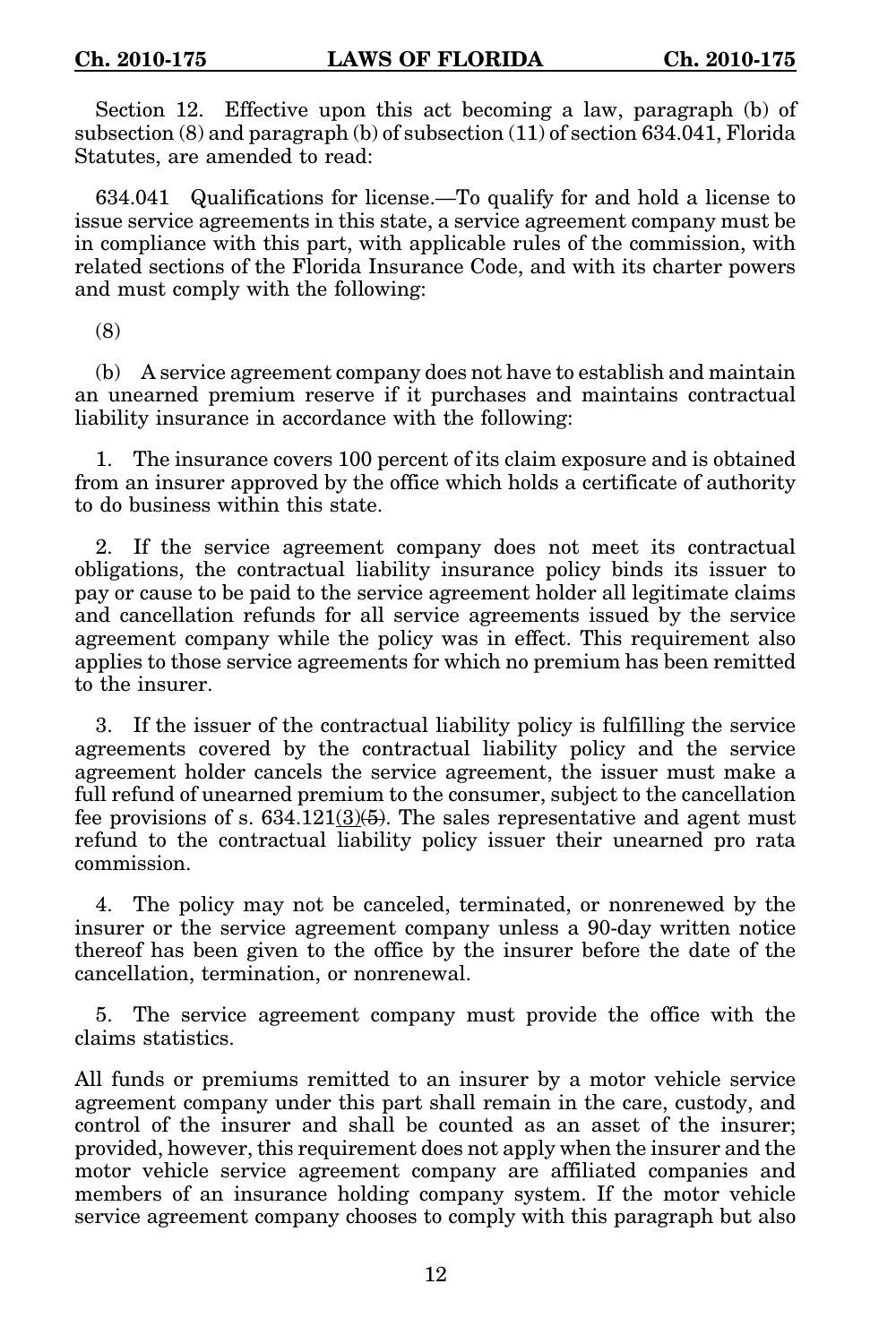maintains a reserve to pay claims, such reserve shall only be considered an asset of the covered motor vehicle service agreement company and may not be simultaneously counted as an asset of any other entity.

(11)

(b) Notwithstanding any other requirement of this part, a service agreement company maintaining an unearned premium reserve on all service agreements in accordance with paragraph (8)(a) may offer service agreements providing vehicle protection expenses if it maintains contractual liability insurance only on all service agreements providing vehicle protection expenses and continues to maintain the 50-percent reserve for all service agreements not providing vehicle protection expenses. A service agreement company maintaining contractual liability insurance for all service agreements providing vehicle protection expenses and the 50-percent reserve for all other service agreements must, in the service agreement register as required under s.  $634.136(2)(4)$ , distinguish between insured service agreements providing vehicle protection expenses and service agreements not providing vehicle protection expenses.

Section 13. Effective upon this act becoming a law, paragraph (d) is added to subsection (3) of section 634.095, Florida Statutes, and subsection (7) is added to that section, to read:

634.095 Prohibited acts.—Any service agreement company or salesperson that engages in one or more of the following acts is, in addition to any applicable denial, suspension, revocation, or refusal to renew or continue any appointment or license, guilty of a misdemeanor of the second degree, punishable as provided in s. 775.082 or s. 775.083:

(3) Issuing or causing to be issued any advertisement which:

(d) Is false, deceptive, or misleading with respect to:

1. The service agreement company's affiliation with a motor vehicle manufacturer;

2. The service agreement company's possession of information regarding a motor vehicle owner's current motor vehicle manufacturer's original equipment warranty;

3. The expiration of a motor vehicle owner's current motor vehicle manufacturer's original equipment warranty; or

4. Any requirement that the motor vehicle owner register for a new motor vehicle service agreement with the company in order to maintain coverage under the current motor vehicle service agreement or manufacturer's original equipment warranty.

(7) Remitting premiums received on motor vehicle service agreements sold to any person other than the licensed service agreement company that is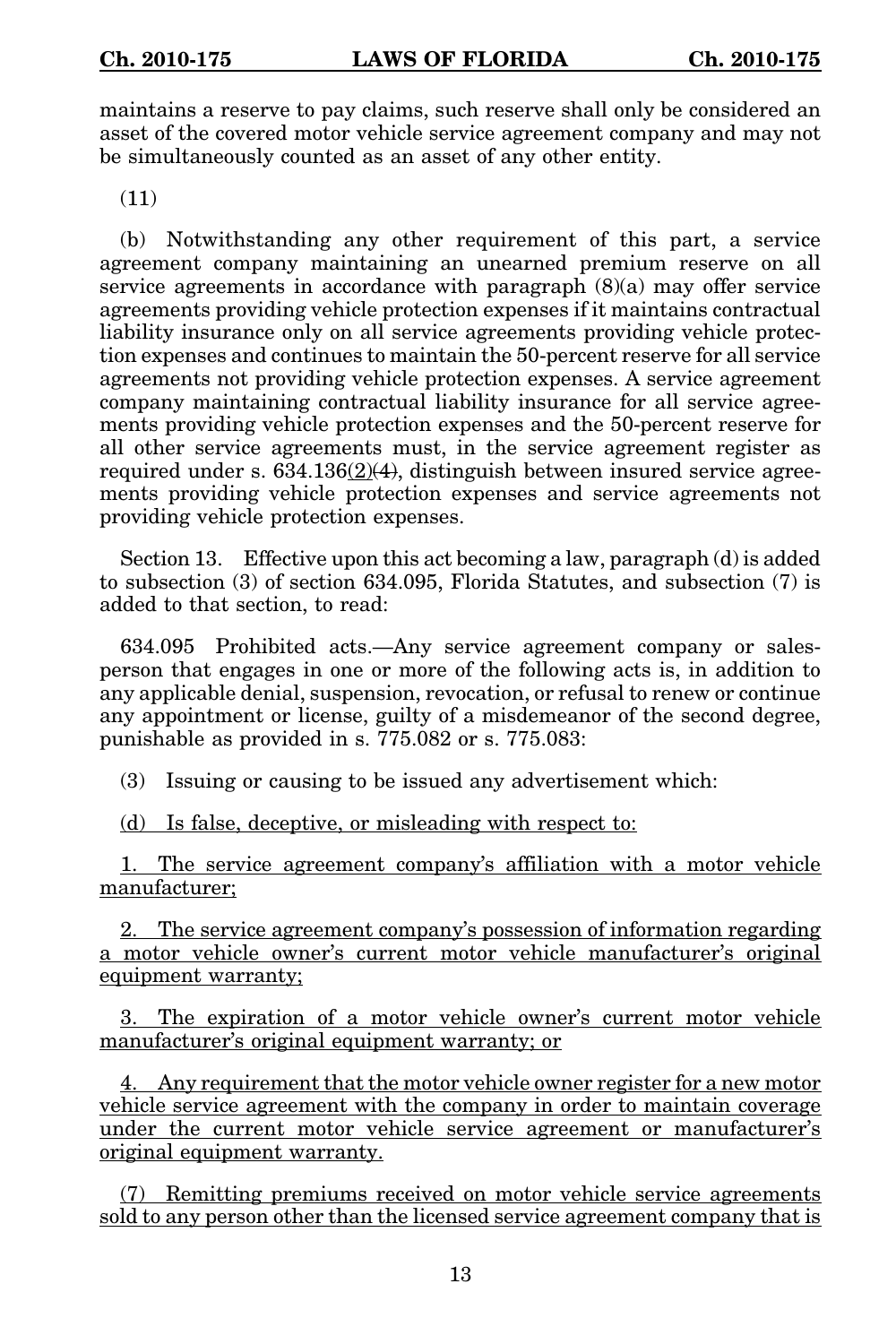obligated to perform under such agreement, if the agreement between such company and the salesperson requires that premiums be submitted directly to the service agreement company.

Section 14. Effective upon this act becoming a law, section 634.121, Florida Statutes, is amended to read:

634.121 Filing of Forms, required procedures, provisions.—

(1) A service agreement form or related form may not be issued or used in this state unless it has been filed with and approved by the office. Upon application for a license, the office shall require the applicant to submit for approval each brochure, pamphlet, circular, form letter, advertisement, or other sales literature or advertising communication addressed or intended for distribution. The office shall disapprove any document which is untrue, deceptive, or misleading or which contains misrepresentations or omissions of material facts.

(a) After an application has been approved, a licensee is not required to submit brochures or advertisement to the office for approval; however, a licensee may not have published, and a person may not publish, any brochure or advertisement which is untrue, deceptive, or misleading or which contains misrepresentations or omissions of material fact.

(b) For purposes of this section, brochures and advertising includes, but is not limited to, any report, circular, public announcement, certificate, or other printed matter or advertising material which is designed or used to solicit or induce any persons to enter into any motor vehicle service agreement.

(c) The office shall disapprove any service agreement form providing vehicle protection expenses which does not clearly indicate either the method for calculating the benefit to be paid or provided to the service agreement holder or the preestablished flat amount payable pursuant to the terms of the service agreement. All service agreement forms providing vehicle protection expenses shall clearly indicate the term of the service agreement, whether new or used cars are eligible for the vehicle protection product, and that the service agreement holder may not make any claim against the Florida Insurance Guarantee Association for vehicle protection expenses. The service agreement shall be provided to a service agreement holder on a form that provides only vehicle protection expenses. A service agreement form providing vehicle protection expenses must state that the service agreement holder must have in force at the time of loss comprehensive motor vehicle insurance coverage as a condition precedent to requesting payment of vehicle protection expenses.

 $(2)$  Every filing required under this section must be made not less than 30 days in advance of issuance or use. At the expiration of 30 days from the date of filing, a form so filed becomes approved unless prior thereto it has been affirmatively disapproved by written notice of the office. The office may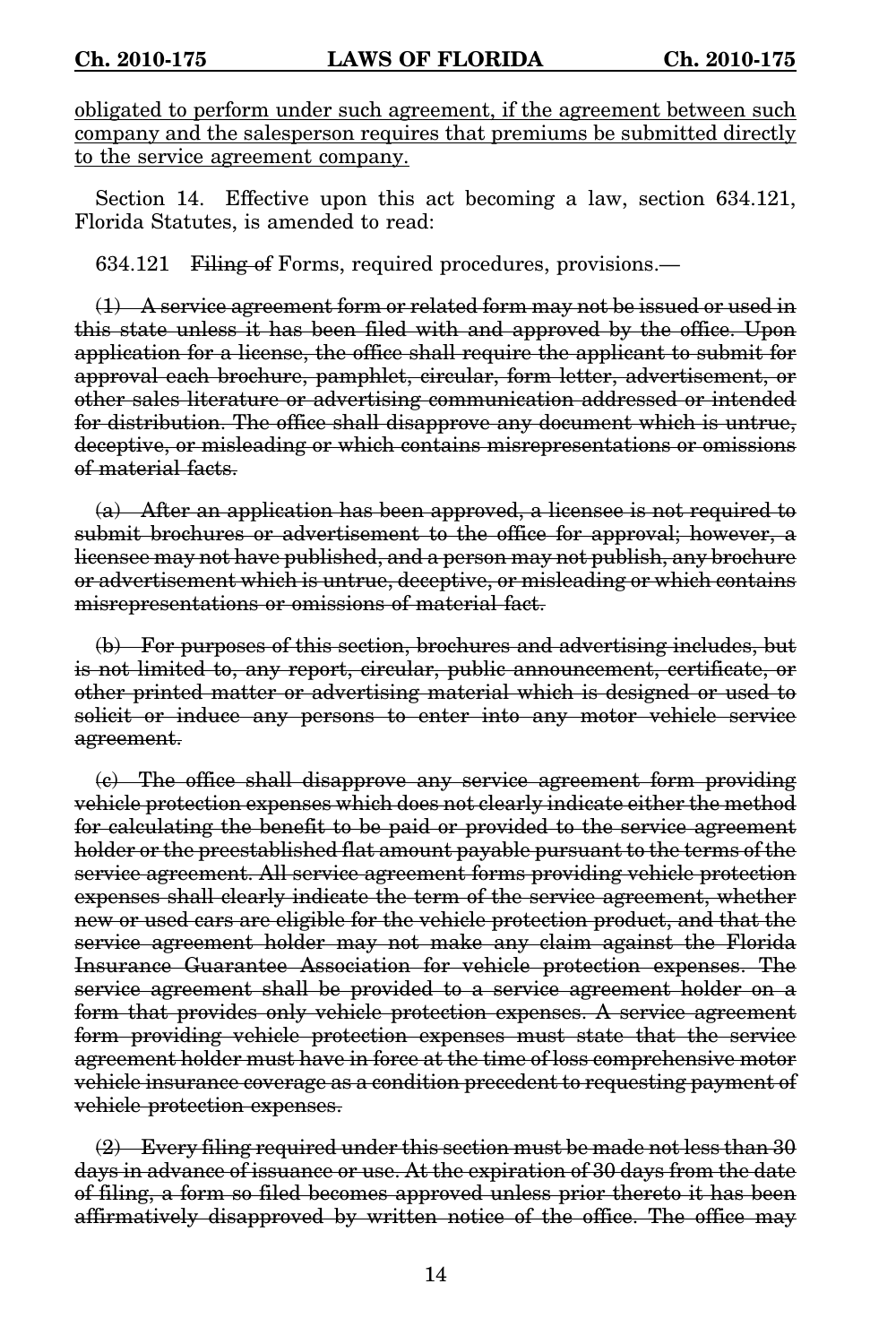extend by not more than an additional 15 days the period within which it may affirmatively approve or disapprove any form by giving notice of extension before the expiration of the initial 30-day period. At the expiration of any period as so extended and in the absence of prior affirmative disapproval, the form becomes approved.

 $(1)$ (3) Before the sale of any service agreement, written notice must be given to the prospective purchaser by the service agreement company or its agent or salesperson, on an office-approved form, that purchase of the service agreement is not required in order to purchase or obtain financing for a motor vehicle.

 $(2)(4)$  All motor vehicle service agreements are assignable in a consumer transaction and must contain a statement in conspicuous, boldfaced type, informing the purchaser of the service agreement of her or his right to assign it to a subsequent retail purchaser of the motor vehicle covered by the service agreement and all conditions on such right of transfer. The assignment must occur within a period of time specified in the agreement, which period may not expire earlier than 15 days after the date of the sale or transfer of the motor vehicle. The service agreement company may charge an assignment fee not to exceed \$40.

 $(3)(5)(a)$  Each service agreement must contain a cancellation provision. Any service agreement is cancelable by the purchaser within 60 days after purchase. The refund must be 100 percent of the gross premium paid, less any claims paid on the agreement. A reasonable administrative fee may be charged not to exceed 5 percent of the gross premium paid by the agreement holder.

(b) After the service agreement has been in effect for 60 days, it may not be canceled by the insurer or service agreement company unless:

1. There has been a material misrepresentation or fraud at the time of sale of the service agreement;

2. The agreement holder has failed to maintain the motor vehicle as prescribed by the manufacturer;

3. The odometer has been tampered with or disabled and the agreement holder has failed to repair the odometer; or

4. For nonpayment of premium by the agreement holder, in which case the service agreement company shall provide the agreement holder notice of cancellation by certified mail.

If the service agreement is canceled by the insurer or service agreement company, the return of premium must not be less than 100 percent of the paid unearned pro rata premium, less any claims paid on the agreement. If, after 60 days, the service agreement is canceled by the service agreement holder, the insurer or service agreement company shall return directly to the agreement holder not less than 90 percent of the unearned pro rata premium,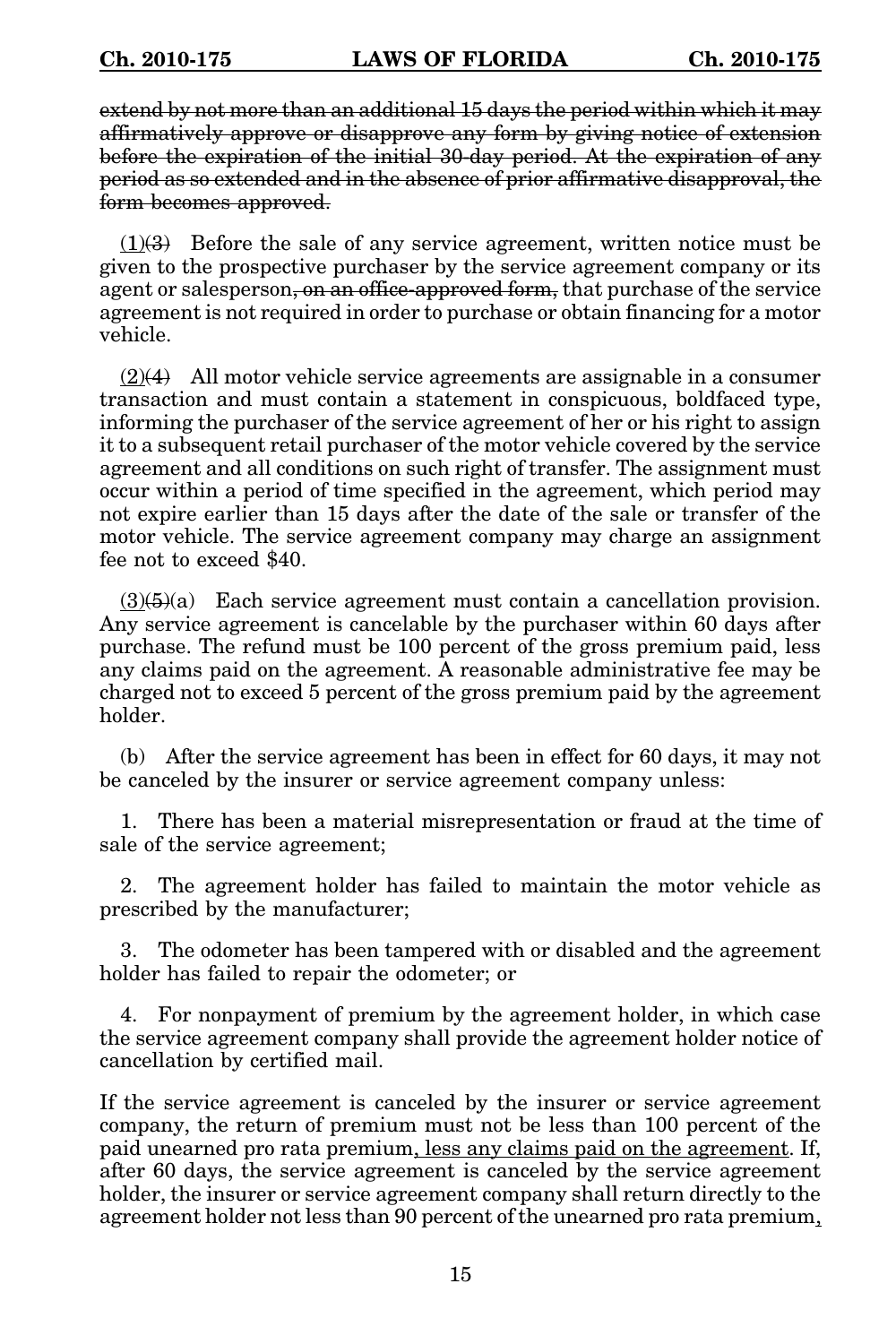less any claims paid on the agreement. The service agreement company remains responsible for full refunds to the consumer on canceled service agreements. However, the salesperson and agent are responsible for the refund of the unearned pro rata commission. A service agreement company may effectuate refunds through the issuing salesperson or agent.

 $(4)(6)$  If the service agreement is canceled, pursuant to an order of liquidation, the salesperson or agent is responsible for refunding, and must refund, to the receiver the unearned pro rata commission.

 $(5)$ (7) If a service agreement company violates any lawful order of the office or fails to meet its contractual obligations under this part, upon notice from the office, the sales representative or agent must refund to the service agreement holder the unearned pro rata commission, unless the sales representative or agent has made other arrangements, satisfactory to the office, with the service agreement holder.

 $(6)$ (8) Each service agreement, which includes a copy of the application form, must be mailed or delivered to the agreement holder within 45 days after the date of purchase.

 $(7)(9)$  Each service agreement form must contain in conspicuous, boldfaced type any statement or clause that places restrictions or limitations on the benefits offered or disclose such restrictions or limitations in regular type in a section of the service agreement containing a conspicuous, boldfaced type heading.

 $(8)(10)$  If an insurer or service agreement company intends to use or require the use of remanufactured or used replacement parts, each service agreement form as well as all service agreement brochures must contain in conspicuous, boldfaced type a statement to that effect.

 $(9)(11)$  Each service agreement form as well as all service agreement company sales brochures must clearly identify the name, address, and Florida license number of the licensed insurer or service agreement company.

 $(10)(12)$  If a service agreement contains a rental car provision, it must disclose the terms and conditions of this benefit in conspicuous, boldfaced type or disclose such restrictions or limitations in regular type in a section of the service agreement containing a conspicuous, boldfaced type heading.

(11) By July 1, 2011, each service agreement sold in this state must be accompanied by a written disclosure to the consumer that the rate charged for the service agreement is not subject to regulation by the office. A service agreement company may comply with this requirement by including such disclosure in its service agreement form or in a separate written notice provided to the consumer at the time of sale.

Section 15. Effective upon this act becoming a law, section 634.1213, Florida Statutes, is amended to read: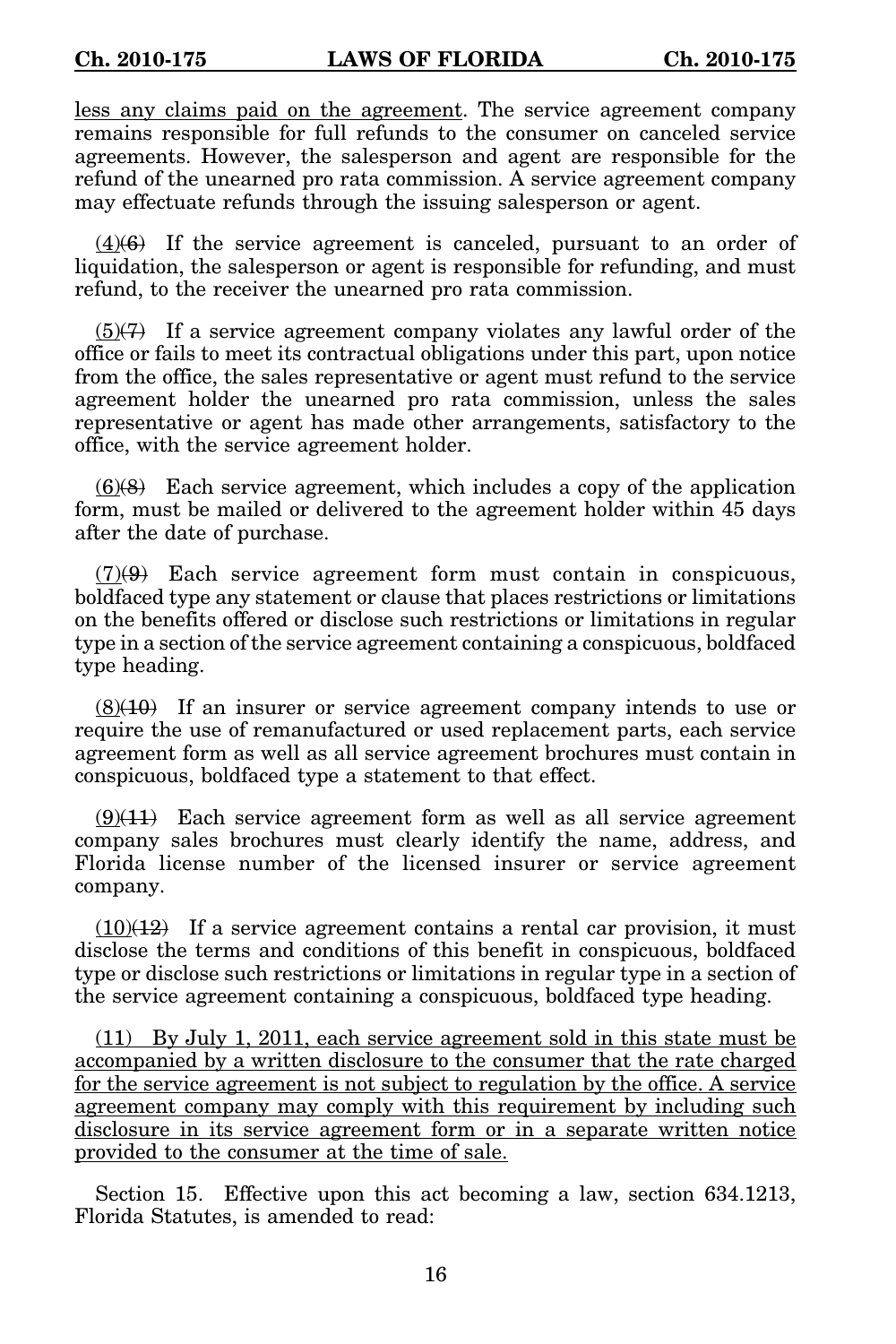634.1213 Noncompliant forms Grounds for disapproval.—The office may order a service agreement company to stop using disapprove any service agreement form that or service agreement company sales brochures filed under s. 634.121, or withdraw any previous approval thereof, if the form or brochure:

(1) Is in any respect in violation of or does not comply with this part, any applicable provision of the Florida Insurance Code, or any applicable rule of the office commission.

(2) Contains or incorporates by reference when such incorporation is otherwise permissible, any inconsistent, ambiguous, or misleading clauses, or exceptions and conditions which deceptively affect the risk purported to be assumed in the general coverage of the service agreement.

(3) Has any title, heading, or other indication of its provisions which is misleading.

(4) Is printed or otherwise reproduced in such manner as to render any material provision of the form substantially illegible.

(5) Contains any provision which is unfair or inequitable or which encourages misrepresentation.

(6) Contains any provision which makes it difficult to determine the actual insurer or service agreement company issuing the form.

(7) Contains any provision for reducing claim payments due to depreciation of parts, except for marine engines.

Section 16. Effective upon this act becoming a law, subsection (1) of section 634.137, Florida Statutes, is amended to read:

634.137 Financial and statistical reporting requirements.—

(1) By March 1 of each year, each service agreement company shall submit to the office **annual** financial reports on forms prescribed by the commission and furnished by the office as follows:

(a) Reports for a period ending December 31 are due by March 1.

(b) Reports for a period ending March 31 are due by May 15.

(c) Reports for a period ending June 30 are due by August 15.

(d) Reports for a period ending September 30 are due by November 15.

Section 17. Effective upon this act becoming a law, section 634.141, Florida Statutes, is amended to read:

634.141 Examination of companies.—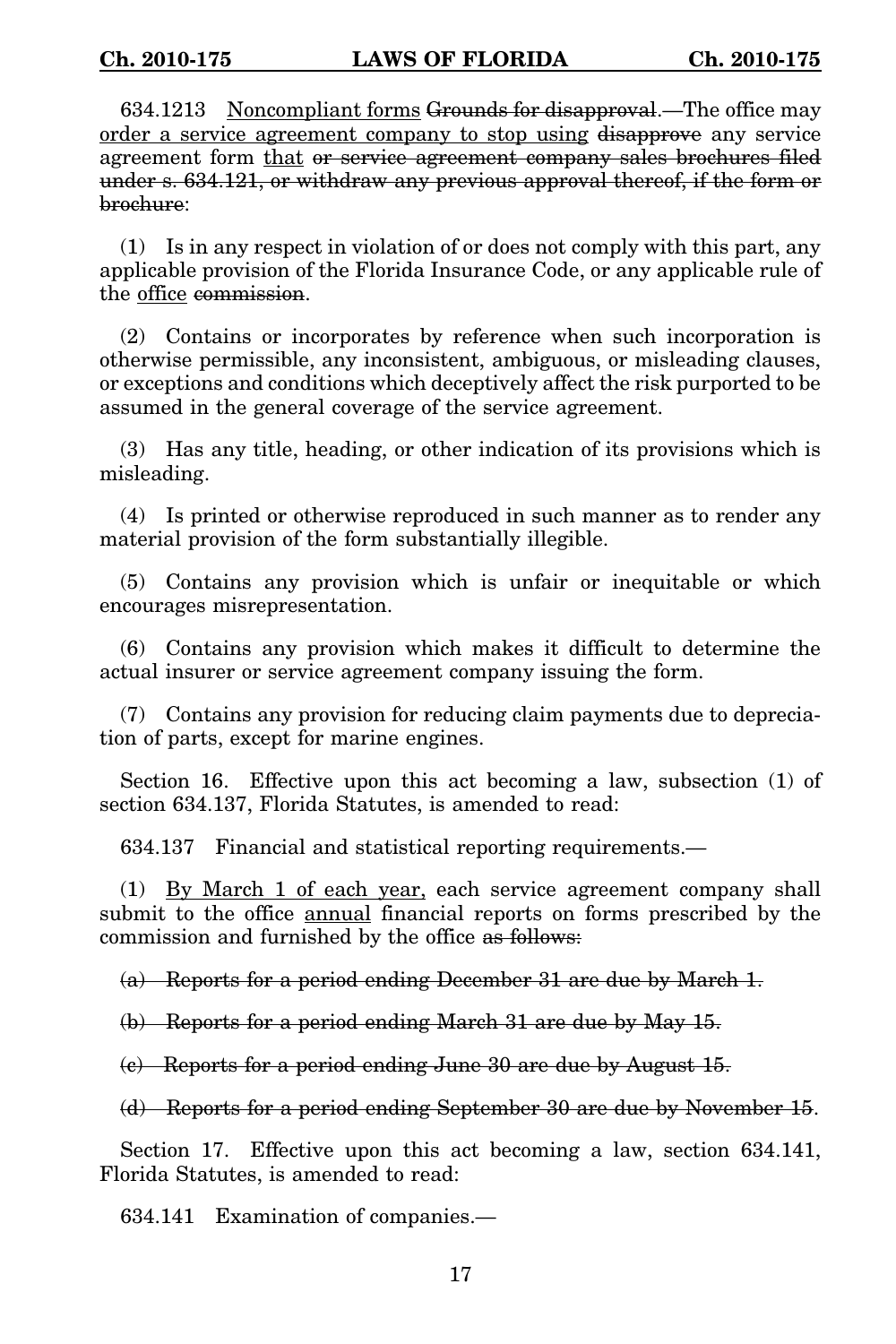(1) Motor vehicle service agreement companies licensed under this part may shall be subject to periodic examination by the office in the same manner and subject to the same terms and conditions as applies to insurers under part II of chapter 624. The commission may by rule establish provisions whereby a company may be exempted from examination.

(2) The office shall determine whether to conduct an examination of a company by considering:

(a) The amount of time that the company has been continuously licensed and operating under the same management and control.

(b) The company's history of compliance with applicable law.

(c) The number of consumer complaints against the company.

(d) The financial condition of the company, demonstrated by the financial reports submitted pursuant to s. 634.137.

Section 18. Effective upon this act becoming a law, paragraph (b) of subsection (1) of section 634.1815, Florida Statutes, is amended to read:

634.1815 Rebating; when allowed.—

(1) No salesperson shall rebate any portion of his or her commission except as follows:

(b) The rebate shall be in accordance with a rebating schedule filed with and approved by the salesperson with the service agreement company issuing the service agreement to which the rebate applies. The service agreement company shall maintain a copy of all rebating schedules for a period of 3 years.

Section 19. Effective upon this act becoming a law, subsection (13) of section 634.282, Florida Statutes, is amended, and subsection (17) is added to that section, to read:

634.282 Unfair methods of competition and unfair or deceptive acts or practices defined.—The following methods, acts, or practices are defined as unfair methods of competition and unfair or deceptive acts or practices:

(13) ILLEGAL DEALINGS IN PREMIUMS; EXCESS OR REDUCED CHARGES FOR MOTOR VEHICLE SERVICE AGREEMENTS.—

(a) Knowingly collecting any sum as a premium or charge for a motor vehicle service agreement, which is not then provided, or is not in due course to be provided, subject to acceptance of the risk by a service agreement company or an insurer, by a motor vehicle service agreement issued by a service agreement company or an insurer as permitted by this part.

(b) Knowingly collecting as a premium or charge for a motor vehicle service agreement any sum in excess of or less than the premium or charge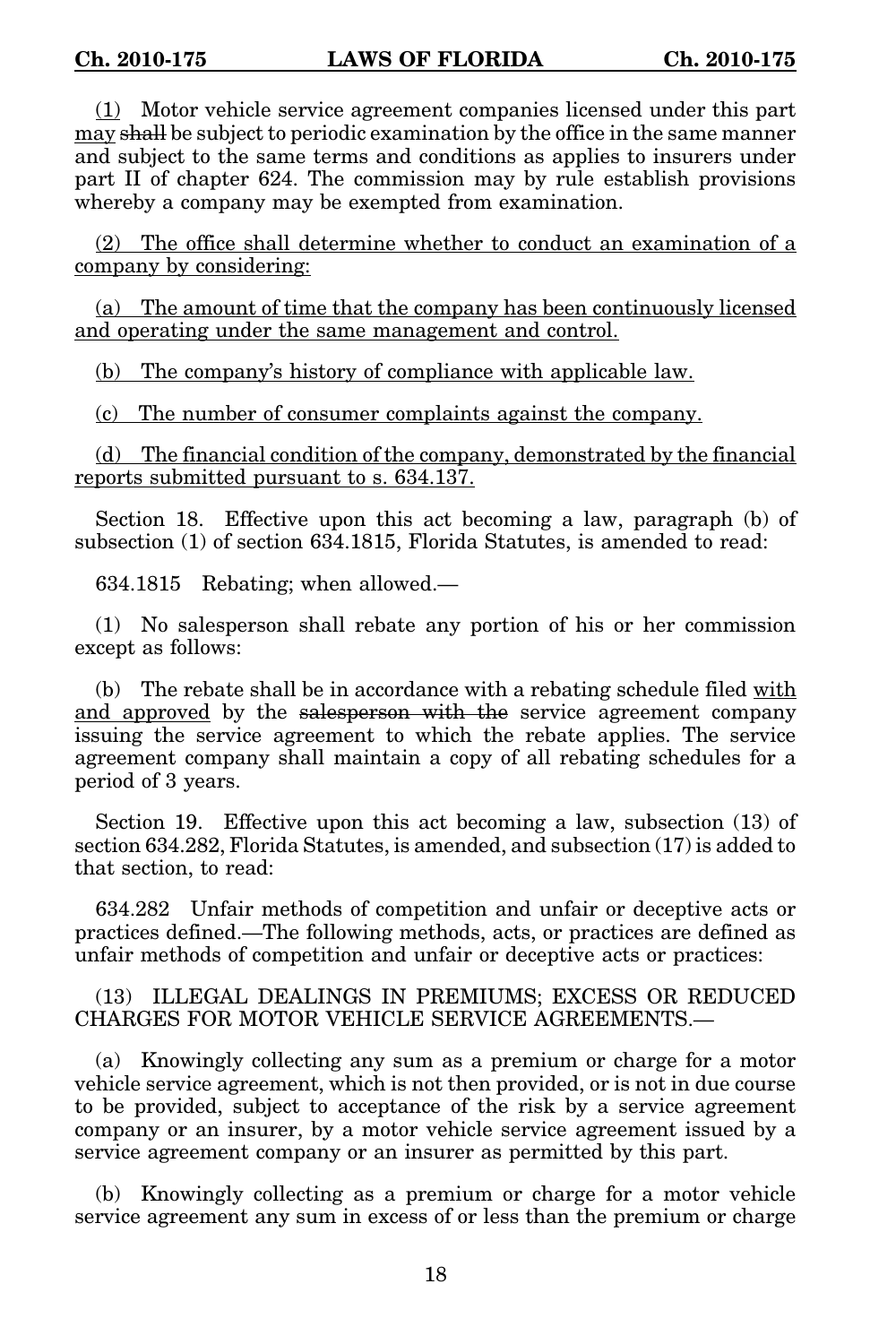applicable to such motor vehicle service agreement, in accordance with the applicable classifications and rates as filed with the office, and as specified in the motor vehicle service agreement. However, there is no violation of this subsection if excess premiums or charges are refunded to the service agreement holder within 45 days after receipt of the agreement by the service agreement company or if the licensed sales representative's commission is reduced by the amount of any premium undercharge.

(17) FAILURE TO PROVIDE TERMS AND CONDITIONS PRIOR TO SALE.—Failing to provide a consumer with a complete sample copy of the terms and conditions of the service agreement prior to the time of sale upon a request for the same by the consumer. A service agreement company may comply with this subsection by providing the consumer with a sample copy of the terms and conditions of the service agreement or by directing the consumer to a website that displays a complete sample of the terms and conditions of the service agreement.

No provision of this section shall be deemed to prohibit a service agreement company or a licensed insurer from giving to service agreement holders, prospective service agreement holders, and others for the purpose of advertising, any article of merchandise having a value of not more than \$25.

Section 20. Effective upon this act becoming a law, section 634.301, Florida Statutes, as amended by section 1 of chapter 2007-235, Laws of Florida, is amended to read:

634.301 Definitions.—As used in this part, the term:

(1) "Gross written premiums" means the total amount of premiums, paid for the entire period of the home warranty, inclusive of commissions, for which the association is obligated under home warranties issued.

 $(2)$  "Home improvement" means major remodeling, enclosure of a garage, addition of a room, addition of a pool, and other like items that add value to the residential property. The term does not include normal maintenance for items such as painting, reroofing, and other like items subject to normal wear and tear.

 $(2)$ (3) "Home warranty" or "warranty" means any contract or agreement:

(a) Offered in connection with the sale of residential property;

(b) Offered in connection with a loan of \$5,000 or more which is secured by residential property that is the subject of the warranty, but not in connection with the sale of such property;

(c) Offered in connection with a home improvement of \$7,500 or more for residential property that is the subject of the warranty, but not in connection with the sale of such property; or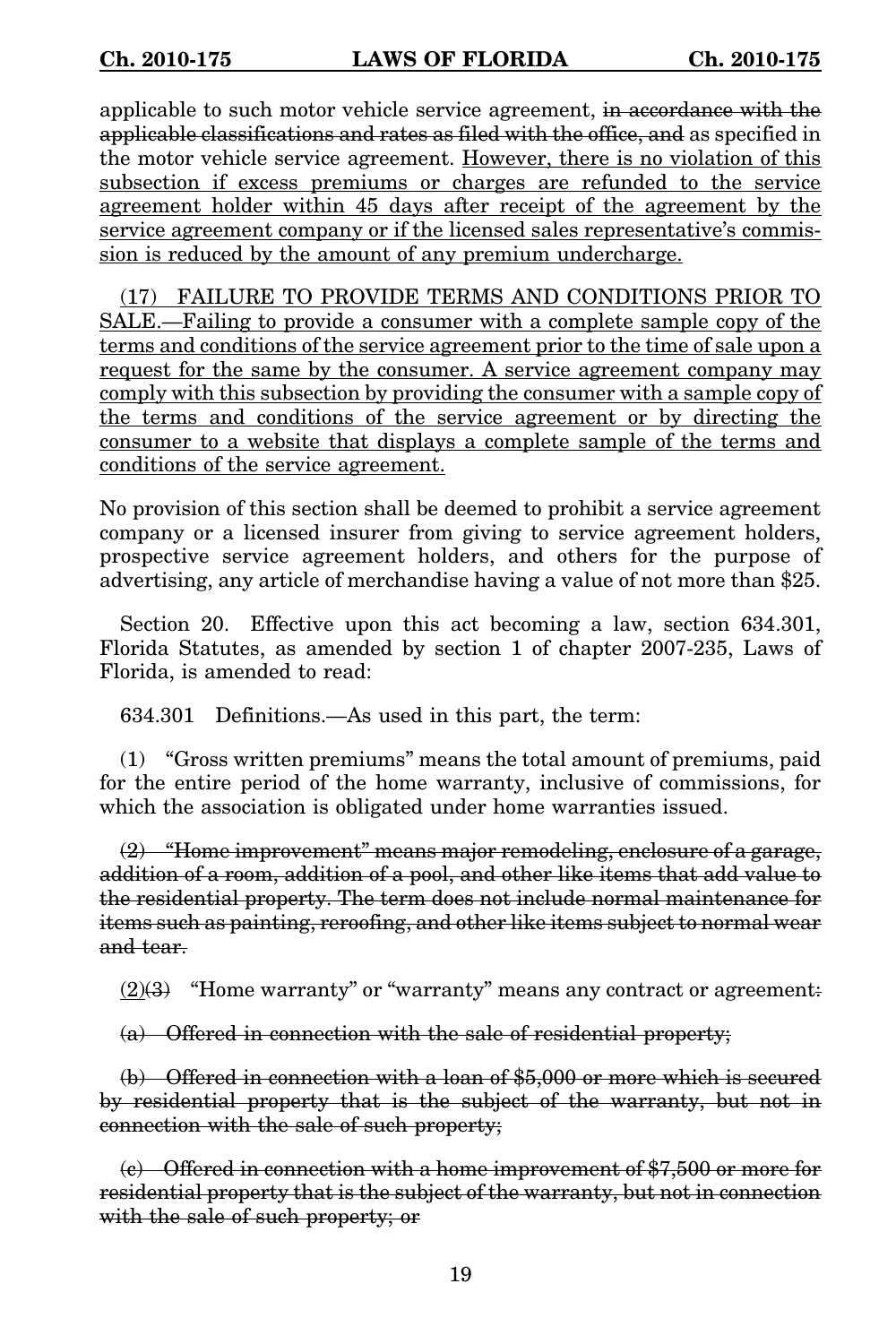## (d) Offered in connection with a home inspection service as defined under s.  $468.8311(4)$  or a mold assessment as defined under s.  $468.8411(3)$ ;

whereby a person undertakes to indemnify the warranty holder against the cost of repair or replacement, or actually furnishes repair or replacement, of any structural component or appliance of a home, necessitated by wear and tear or an inherent defect of any such structural component or appliance or necessitated by the failure of an inspection to detect the likelihood of any such loss. However, this part does not prohibit the giving of usual performance guarantees by either the builder of a home or the manufacturer or seller of an appliance, as long as no identifiable charge is made for such guarantee. This part does not permit the provision of indemnification against consequential damages arising from the failure of any structural component or appliance of a home, which practice constitutes the transaction of insurance subject to all requirements of the insurance code. This part does not apply to service contracts entered into between consumers and nonprofit organizations or cooperatives the members of which consist of condominium associations and condominium owners and which perform repairs and maintenance for appliances or maintenance of the residential property. This part does not apply to a contract or agreement offered in connection with a sale of residential property by a warranty association in compliance with part III, provided such contract or agreement only relates to the systems and appliances of the covered residential property and does not cover any structural component of the residential property.

 $(3)(4)$  "Home warranty association" means any corporation or any other organization, other than an authorized insurer, issuing home warranties.

 $(4)(5)$  "Impaired" means having liabilities in excess of assets.

 $(5)(6)$  "Insolvent" means the inability of a corporation to pay its debts as they become due in the usual course of its business.

 $(6)$ (7) "Insurance code" means the Florida Insurance Code.

 $(7)(8)$  "Insurer" means any property or casualty insurer duly authorized to transact such business in this state.

 $(8)$ (9) "Listing period" means the period of time residential property is listed for sale with a licensed real estate broker, beginning on the date the residence is first listed for sale and ending on either the date the sale of the residence is closed, the date the residence is taken off the market, or the date the listing contract with the real estate broker expires.

 $(9)(10)$  "Net assets" means the amount by which the total statutory assets of an association exceed the total liabilities of the association.

 $(10)(11)$  "Person" includes an individual, company, corporation, association, insurer, agent, and every other legal entity.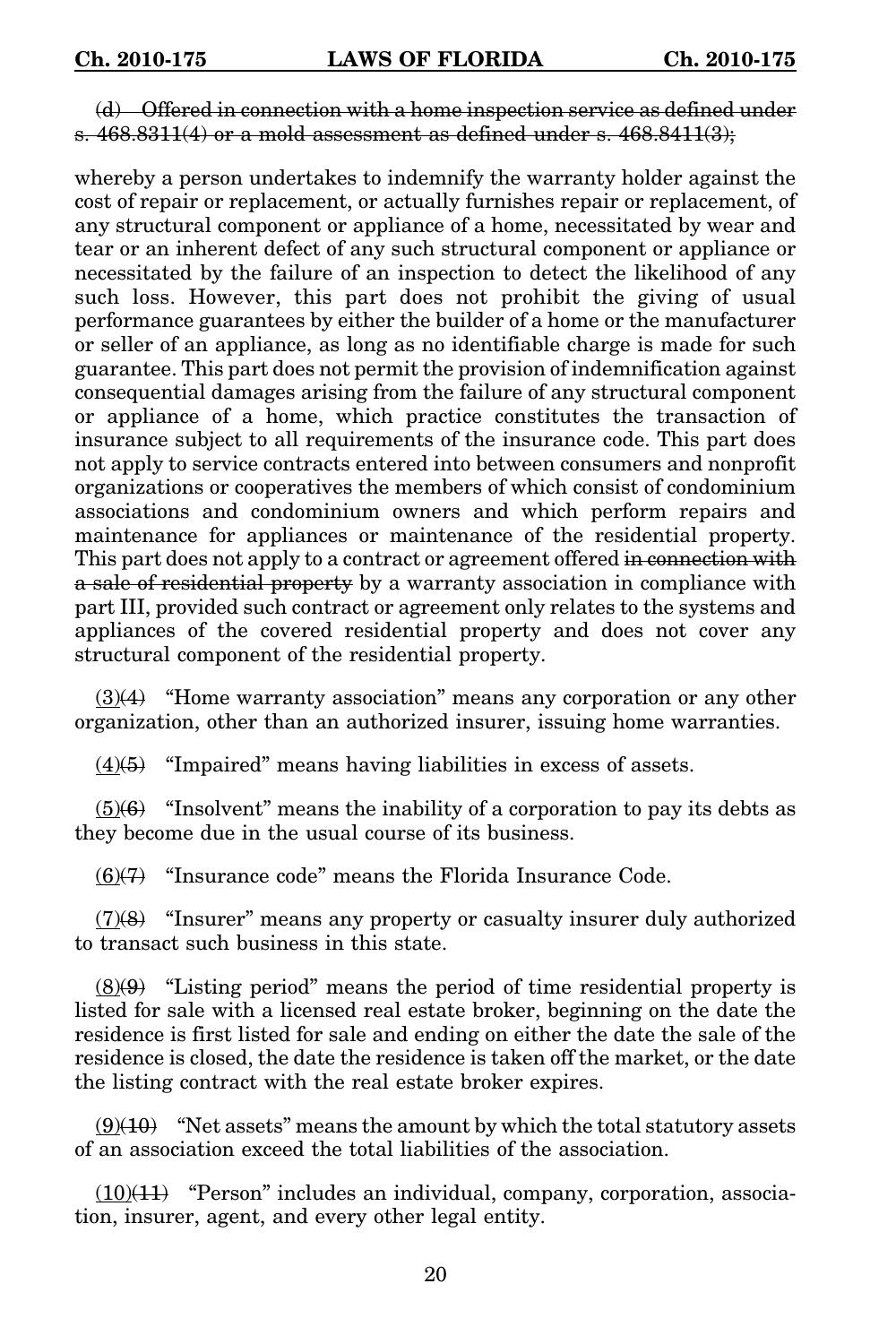$(11)(12)$  "Premium" means the total consideration received, or to be received, by an insurer or home warranty association for or related to the issuance and delivery of any binder or warranty, including any charges designated as assessments or fees for policies, surveys, inspections, or service or any other charges.

 $(12)(13)$  "Sales representative" means any person with whom an insurer or home inspection or warranty association has a contract and who is utilized by such insurer or association for the purpose of selling or issuing home warranties. The term includes all employees of an insurer or association engaged directly in the sale or issuance of home warranties.

 $(13)(14)$  "Structural component" means the roof, plumbing system, electrical system, foundation, basement, walls, ceilings, or floors of a home.

Section 21. Effective upon this act becoming a law, subsection (4) is added to section 634.303, Florida Statutes, to read:

634.303 License required.—

(4) Any person who provides, offers to provide, or holds oneself out as providing or offering to provide home warranties in this state or from this state without holding a subsisting license commits, in addition to any other violation, a misdemeanor of the first degree, punishable as provided in s. 775.082 or s. 775.083.

Section 22. Effective upon this act becoming a law, paragraph (f) of subsection (2) of section 634.308, Florida Statutes, is amended to read:

634.308 Grounds for suspension or revocation of license.—

(2) The license of any home warranty association shall be suspended, revoked, or not renewed if it is determined that such association:

(f) Has issued warranty contracts which renewal contracts provide that the cost of renewal exceeds the then-current cost for new warranty contracts, unless the increase is supported by the claims history or claims cost data, or impose a fee for inspection of the premises.

Section 23. Effective upon this act becoming a law, section 634.312, Florida Statutes, is amended to read:

634.312 Forms; required provisions and procedures Filing; approval of forms.—

(1) No warranty form or related form shall be issued or used in this state unless it has been filed with and approved by the office. Also upon application for a license, the office shall require the applicant to submit for approval each brochure, pamphlet, circular, form letter, advertisement, or other sales literature or advertising communication addressed or intended for distribution. Approval of the application constitutes approval of such documents,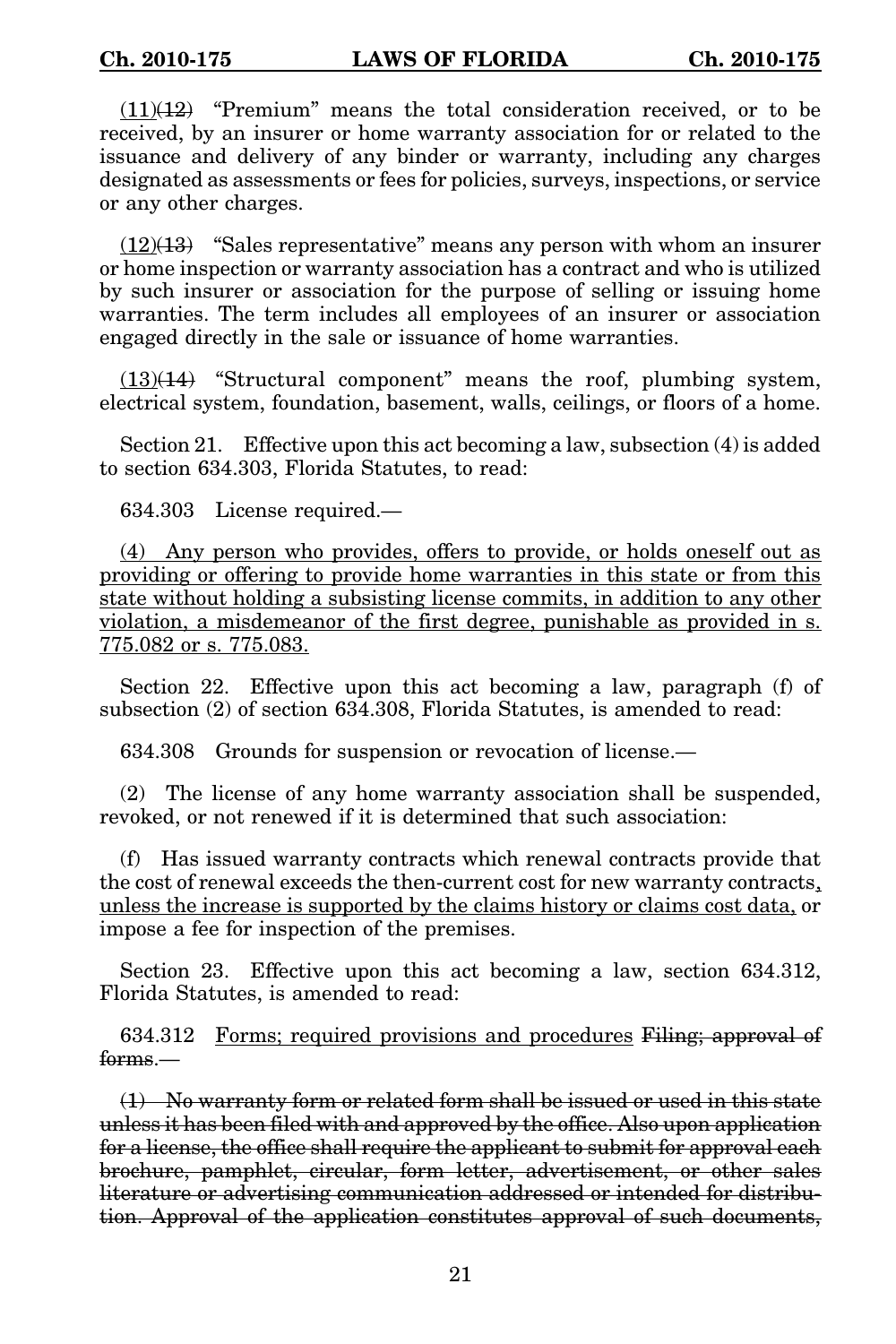unless the applicant has consented otherwise in writing. The office shall disapprove any document which is untrue, deceptive, or misleading or which contains misrepresentations or omissions of material facts.

(a) After an application has been approved, a licensee is not required to submit brochures or advertisement to the office for approval; however, a licensee may not have published, and a person may not publish, any brochure or advertisement which is untrue, deceptive, or misleading or which contains misrepresentations or omissions of material fact.

(b) For purposes of this section, brochures and advertising includes, but is not limited to, any report, circular, public announcement, certificate, or other printed matter or advertising material which is designed or used to solicit or induce any persons to enter into any home warranty agreement.

(2) Every such filing shall be made not less than 30 days in advance of issuance or use. At the expiration of 30 days from date of filing, a form so filed shall be deemed approved unless prior thereto it has been affirmatively approved or disapproved by written order of the office.

(3) The office shall not approve any such form that imposes a fee for inspection of the premises.

 $(1)(4)$  All home warranty contracts are assignable in a consumer transaction and must contain a statement informing the purchaser of the home warranty of her or his right to assign it, at least within 15 days from the date the home is sold or transferred, to a subsequent retail purchaser of the home covered by the home warranty and all conditions on such right of transfer. The home warranty company may charge an assignment fee not to exceed \$40. Home warranty assignments include, but are not limited to, the assignment from a home builder who purchased the home warranty to a subsequent home purchaser.

 $(2)$ (5) Subject to the insurer's or home warranty association's requirement as to payment of premium, every home warranty shall be mailed or delivered to the warranty holder not later than 45 days after the effectuation of coverage, and the application is part of the warranty contract document.

 $(3)(6)$  All home warranty contracts must state in conspicuous, boldfaced type that the home warranty may not provide listing period coverage free of charge.

 $(4)$ (4)(7) All home warranty contracts must disclose any exclusions, restrictions, or limitations on the benefits offered or the coverage provided by the home warranty contract in boldfaced type, and must contain, in boldfaced type, a statement on the front page of the contract substantially similar to the following: "Certain items and events are not covered by this contract. Please refer to the exclusions listed on page ...... of this document."

 $(5)(8)$  Each home warranty contract shall contain a cancellation provision. Any home warranty agreement may be canceled by the purchaser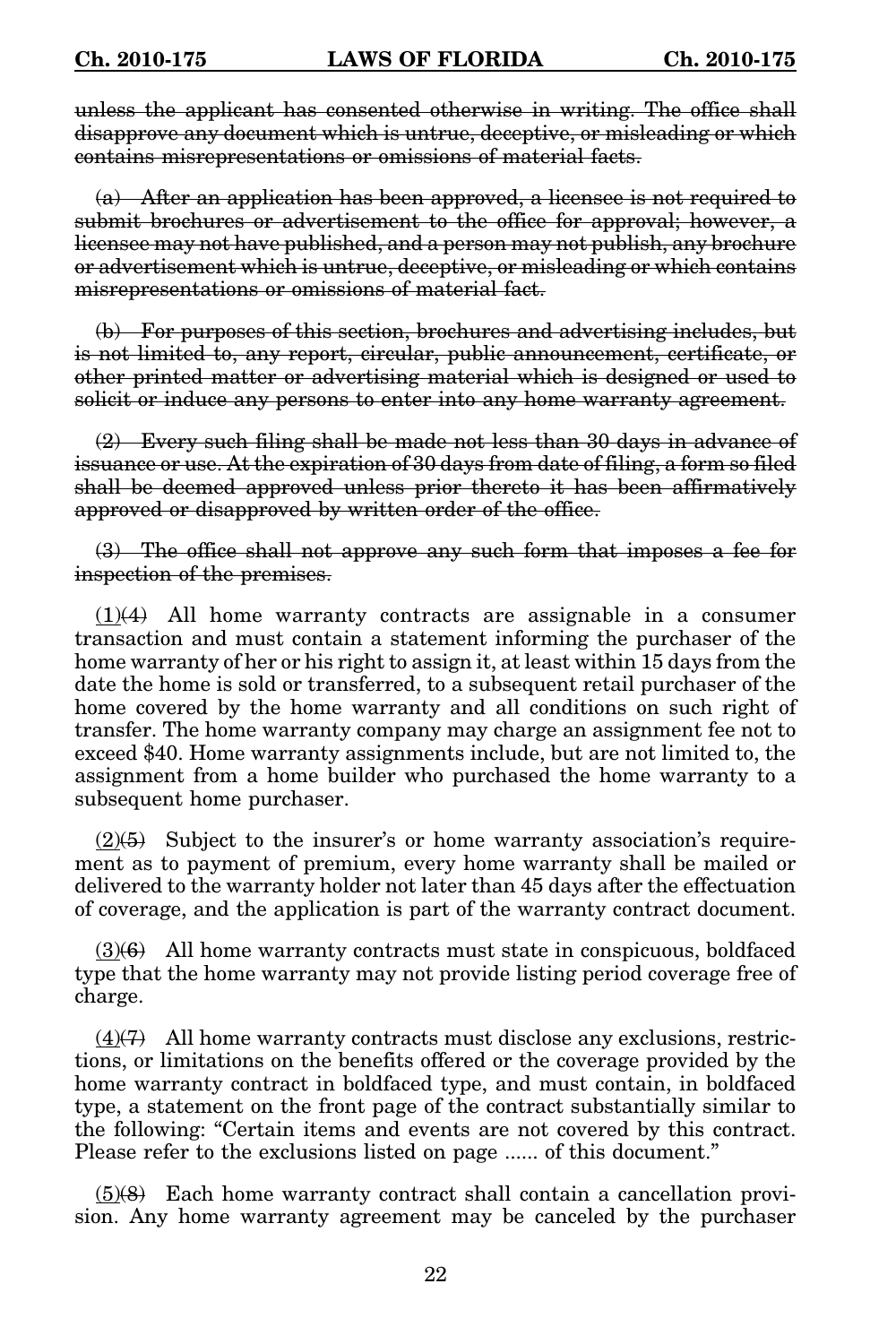within 10 days after purchase. The refund must be 100 percent of the gross premium paid, less any claims paid on the agreement. A reasonable administrative fee may be charged, not to exceed 5 percent of the gross premium paid by the warranty agreement holder. After the home warranty agreement has been in effect for 10 days, if the contract is canceled by the warranty holder, a return of premium shall be based upon 90 percent of unearned pro rata premium less any claims that have been paid. If the contract is canceled by the association for any reason other than for fraud or misrepresentation, a return of premium shall be based upon 100 percent of unearned pro rata premium, less any claims paid on the agreement.

(6) By July 1, 2011, each home warranty contract sold in this state must be accompanied by a written disclosure to the consumer that the rate charged for the contract is not subject to regulation by the office. A home warranty association may comply with this requirement by including such disclosure in its home warranty contract form or in a separate written notice provided to the consumer at the time of sale.

Section 24. Effective upon this act becoming a law, section 634.3123, Florida Statutes, is amended to read:

634.3123 Noncompliant Grounds for disapproval of forms.—The office may order a home warranty association to stop using any contract shall disapprove any form that filed under s. 634.312 or withdraw any previous approval if the form:

(1) Is in violation of or does not comply with this part.

(2) Contains or incorporates by reference, when such incorporation is otherwise permissible, any inconsistent, ambiguous, or misleading clauses or exceptions or conditions which deceptively affect the risk purported to be assumed in the general coverage of the contract.

(3) Has any title, heading, or other indication of its provisions which is misleading.

(4) Is printed or otherwise reproduced in such a manner as to render any material provision of the form illegible.

(5) Provides that the cost of renewal exceeds the then-current cost for new warranty contracts, unless the increase is supported by the claims history or claims cost data, or impose a fee for inspection of the premises.

Section 25. Effective upon this act becoming a law, section 634.314, Florida Statutes, is amended to read:

634.314 Examination of associations.—

 $(1)$  Home warranty associations licensed under this part may shall be subject to periodic examinations by the office, in the same manner and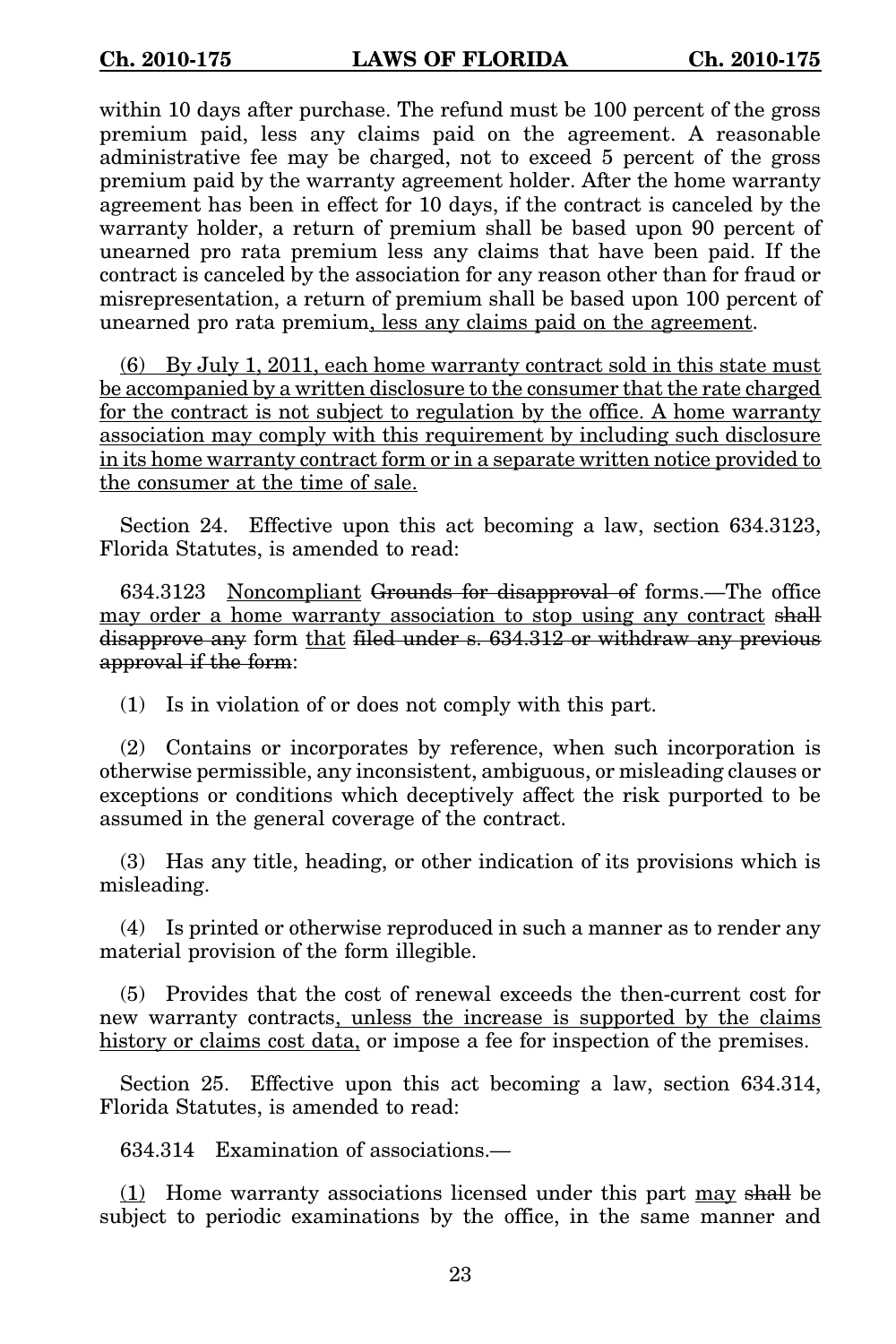subject to the same terms and conditions as apply to insurers under part II of chapter 624 of the insurance code.

(2) The office shall determine whether to conduct an examination of a home warranty association by considering:

(a) The amount of time that the association has been continuously licensed and operating under the same management and control.

(b) The association's history of compliance with applicable law.

(c) The number of consumer complaints against the association.

(d) The financial condition of the association, demonstrated by the financial reports submitted pursuant to s. 634.313.

Section 26. Effective upon this act becoming a law, paragraph (b) of subsection (1) of section 634.3205, Florida Statutes, is amended to read:

634.3205 Rebating; when allowed.—

(1) No sales representative shall rebate any portion of his or her commission except as follows:

(b) The rebate shall be in accordance with a rebating schedule filed with and approved by the sales representative with the home warranty association issuing the home warranty to which the rebate applies. The home warranty association shall maintain a copy of all rebating schedules for a period of 3 years.

Section 27. Effective upon this act becoming a law, subsection (8) of section 634.336, Florida Statutes, is amended, and subsection (9) is added to that section, to read:

634.336 Unfair methods of competition and unfair or deceptive acts or practices defined.—The following methods, acts, or practices are defined as unfair methods of competition and unfair or deceptive acts or practices:

(8) COERCION OF DEBTORS.—When a home warranty is sold as authorized by s.  $634.301(3)(b)$ :

(a) Requiring, as a condition precedent or condition subsequent to the lending of the money or the extension of the credit or any renewal thereof, that the person to whom such credit is extended purchase a home warranty; or

(b) Failing to provide the advice required by s. 634.344.

(9) FAILURE TO PROVIDE TERMS AND CONDITIONS PRIOR TO SALE.—Failing to provide a consumer with a complete sample copy of the terms and conditions of the home warranty contract prior to the time of sale upon a request for the same by the consumer. A home warranty association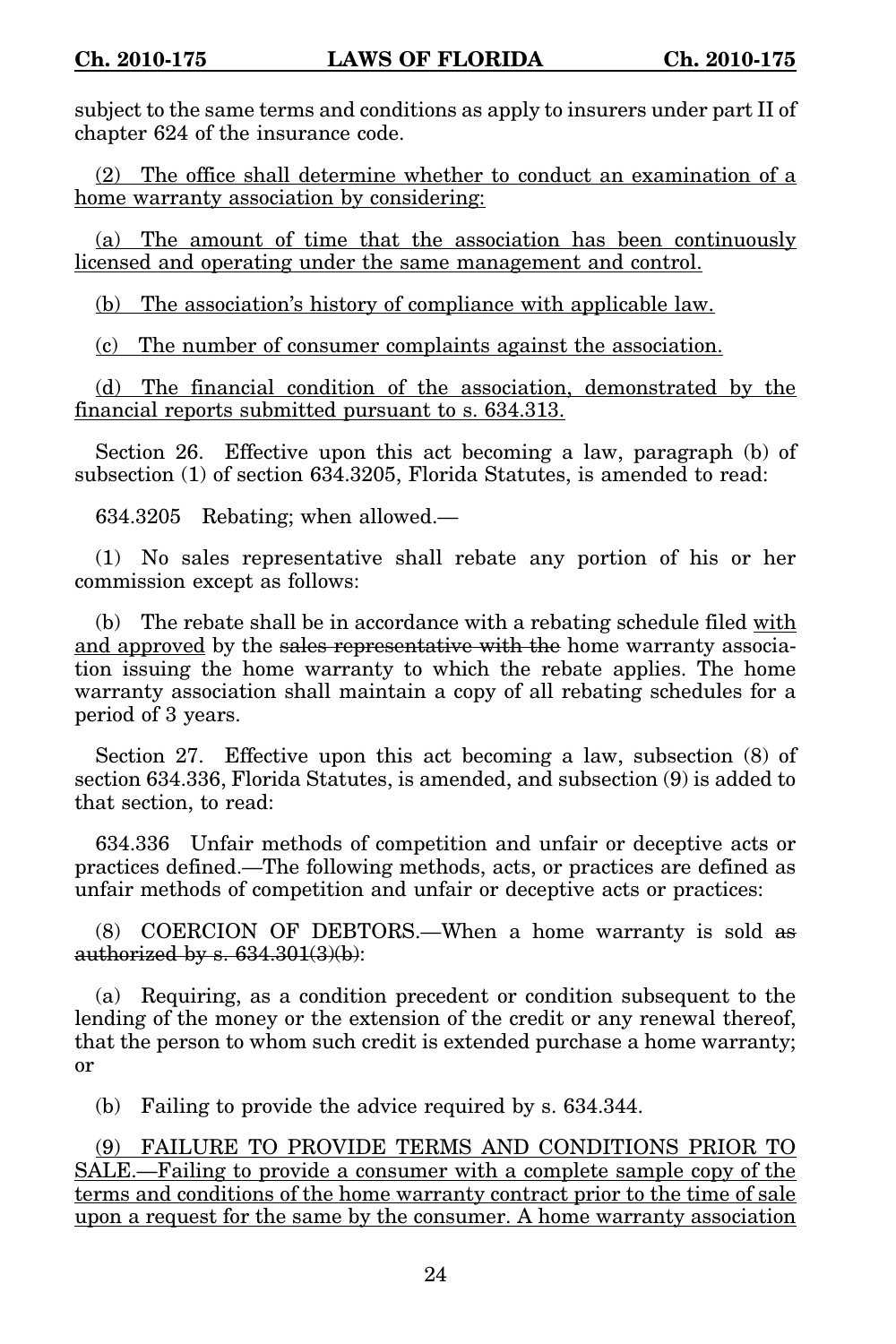may comply with this subsection by providing the consumer with a sample copy of the terms and conditions of the home warranty contract or by directing the consumer to a website that displays a complete sample of the terms and conditions of the contract.

Section 28. Effective upon this act becoming a law, section 634.344, Florida Statutes, is amended to read:

634.344 Coercion of debtor prohibited.—

(1) When a home warranty is sold in connection with the lending of money as authorized by s.  $634.301(3)(b)$ , a no person may not require, as a condition precedent or condition subsequent to the lending of the money or the extension of the credit or any renewal thereof, that the person to whom such money or credit is extended purchase a home warranty.

(2) When a home warranty is purchased in connection with the lending of money as authorized by s.  $634.301(3)(b)$ , the insurer or home warranty association or the sales representative of the insurer or home warranty association shall advise the borrower or purchaser in writing that Florida law prohibits the lender from requiring the purchase of a home warranty as a condition precedent or condition subsequent to the making of the loan.

Section 29. Effective upon this act becoming a law, subsection (5) of section 634.401, Florida Statutes, is amended to read:

634.401 Definitions.—As used in this part, the term:

(5) "Indemnify" means to undertake repair or replacement of a consumer product, or pay compensation for such repair or replacement by cash, check, store credit, gift card, or other similar means, in return for the payment of a segregated premium, when such consumer product suffers operational failure.

Section 30. Effective upon this act becoming a law, subsection (5) is added to section 634.403, Florida Statutes, to read:

634.403 License required.—

(5) Any person who provides, offers to provide, or holds oneself out as providing or offering to provide a service warranty in this state or from this state without holding a subsisting license commits, in addition to any other violation, a misdemeanor of the first degree, punishable as provided in s. 775.082 or s. 775.083.

Section 31. Effective upon this act becoming a law, paragraph (e) of subsection (3) of section 634.406, Florida Statutes, is amended to read:

634.406 Financial requirements.—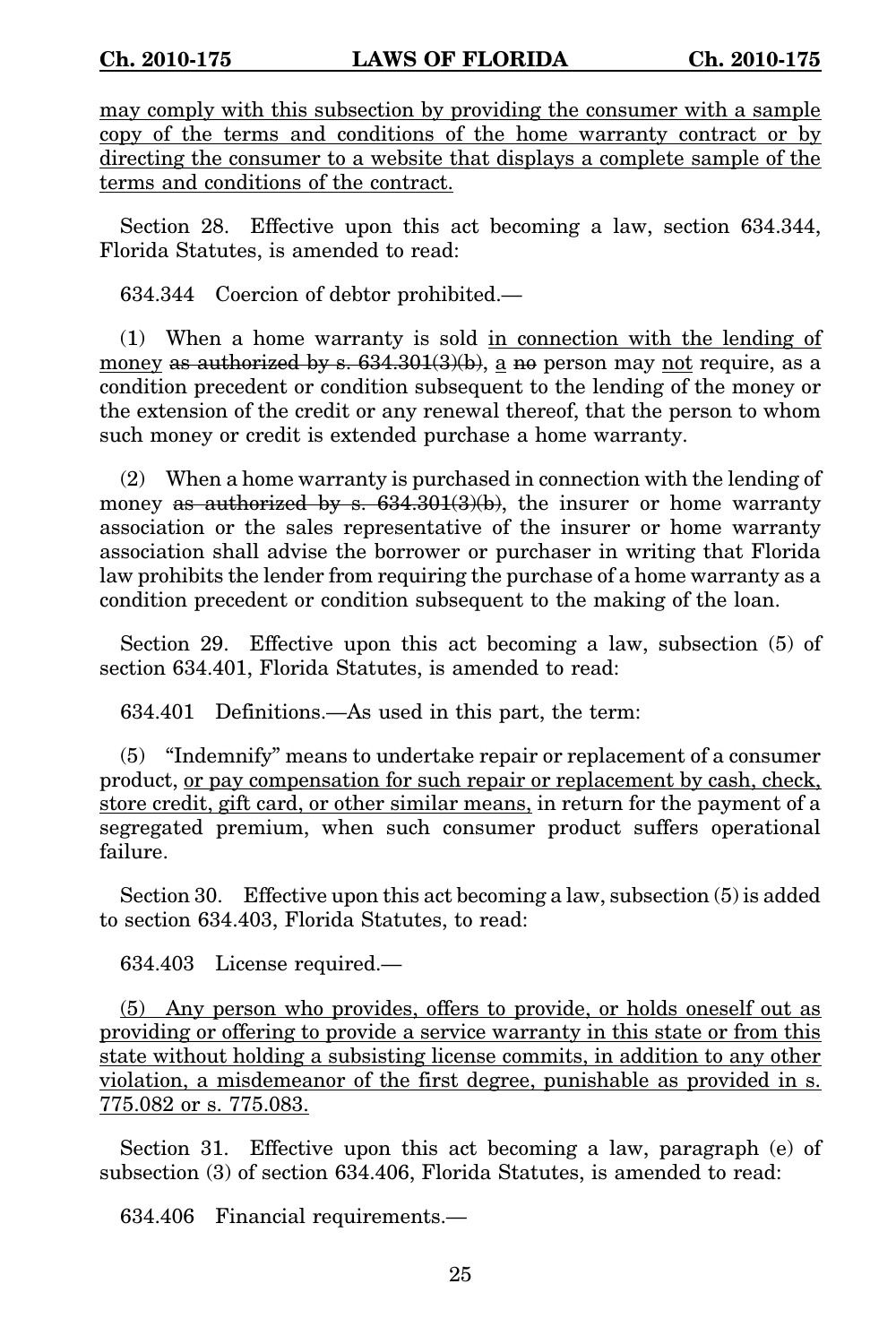(3) An association will not be required to establish an unearned premium reserve if it has purchased contractual liability insurance which demonstrates to the satisfaction of the office that 100 percent of its claim exposure is covered by such policy. The contractual liability insurance shall be obtained from an insurer that holds a certificate of authority to do business within the state. For the purposes of this subsection, the contractual liability policy shall contain the following provisions:

(e) In the event the issuer of the contractual liability policy is fulfilling the service warranty covered by policy and in the event the service warranty holder cancels the service warranty, it is the responsibility of the contractual liability policy issuer to effectuate a full refund of unearned premium to the consumer. This refund shall be subject to the cancellation fee provisions of s.  $634.414(3)$ . The salesperson or agent shall refund to the contractual liability policy issuer the unearned pro rata commission.

Section 32. Effective upon this act becoming a law, section 634.414, Florida Statutes, is amended to read:

634.414 Forms; required provisions Filing; approval of forms.—

(1) No service warranty form or related form shall be issued or used in this state unless it has been filed with and approved by the office. Upon application for a license, the office shall require the applicant to submit for approval each brochure, pamphlet, circular, form letter, advertisement, or other sales literature or advertising communication addressed or intended for distribution. The office shall disapprove any document which is untrue, deceptive, or misleading or which contains misrepresentations or omissions of material facts.

(a) After an application has been approved, a licensee is not required to submit brochures or advertisement to the office for approval; however, a licensee may not have published, and a person may not publish, any brochure or advertisement which is untrue, deceptive, or misleading or which contains misrepresentations or omissions of material fact.

(b) For purposes of this section, brochures and advertising includes, but is not limited to, any report, circular, public announcement, certificate, or other printed matter or advertising material which is designed or used to solicit or induce any persons to enter into any service warranty agreement.

(2) Each filing shall be made not less than 30 days in advance of its issuance or use. At the expiration of 30 days from date of filing, a form so filed shall be deemed approved unless prior thereto it has been affirmatively disapproved by written order of the office.

 $(1)$ (3) Each service warranty contract shall contain a cancellation provision. If In the event the contract is canceled by the warranty holder, return of premium shall be based upon no less than 90 percent of unearned pro rata premium less any claims that have been paid or less the cost of

26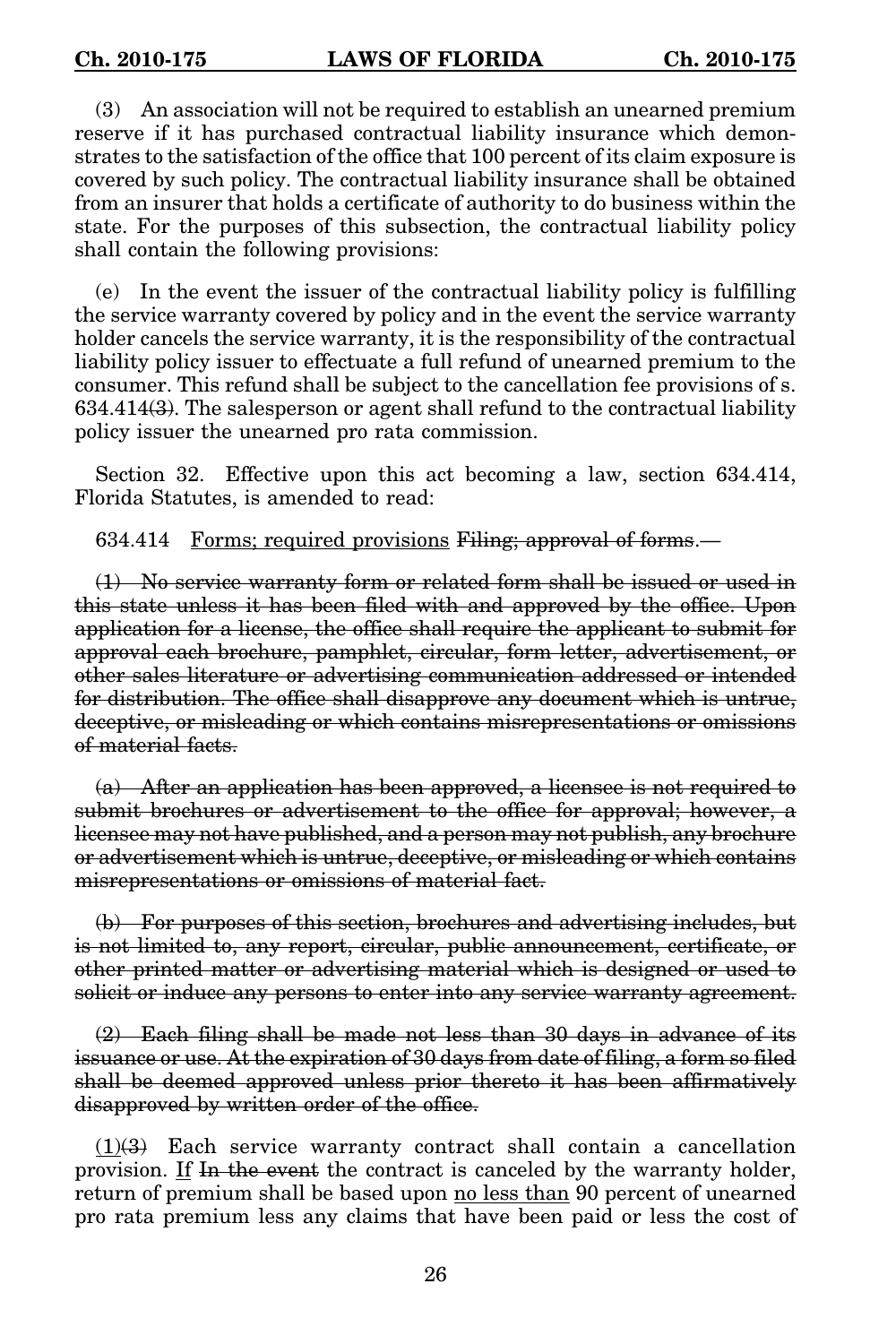repairs made on behalf of the warranty holder. If In the event the contract is canceled by the association, return of premium shall be based upon 100 percent of unearned pro rata premium, less any claims paid or the cost of repairs made on behalf of the warranty holder.

(2) By July 1, 2011, each service warranty contract sold in this state must be accompanied by a written disclosure to the consumer that the rate charged for the contract is not subject to regulation by the office. A service warranty association may comply with this requirement by including such disclosure in its service warranty contract form or in a separate written notice provided to the consumer at the time of sale.

(4) The name of the service warranty association issuing the contract must be more prominent than any other company name or program name on the service warranty form or sales brochure.

Section 33. Effective upon this act becoming a law, section 634.4145, Florida Statutes, is amended to read:

634.4145 Noncompliant Grounds for disapproval of forms.—The office may order a service warranty association to stop using any contract shall disapprove any form that filed under s. 634.414 if the form:

(1) Violates this part;

(2) Is misleading in any respect;

(3) Is reproduced so that any material provision is substantially illegible; or

(4) Contains provisions which are unfair or inequitable or which encourage misrepresentation.

Section 34. Effective upon this act becoming a law, section 634.415, Florida Statutes, is amended to read:

634.415 Tax on premiums; annual statement; reports; quarterly statements.—

(1) In addition to the license fees provided in this part for service warranty associations and license taxes as provided in the insurance code as to insurers, each such association and insurer shall, annually on or before March 1, file with the office its annual statement, in the form prescribed by the commission, showing all premiums or assessments received by it in connection with the issuance of service warranties in this state during the preceding calendar year and using accounting principles which will enable the office to ascertain whether the financial requirements set forth in s. 634.406 have been satisfied.

(2) The gross amount of premiums and assessments is subject to the sales tax imposed by s. 212.0506.

27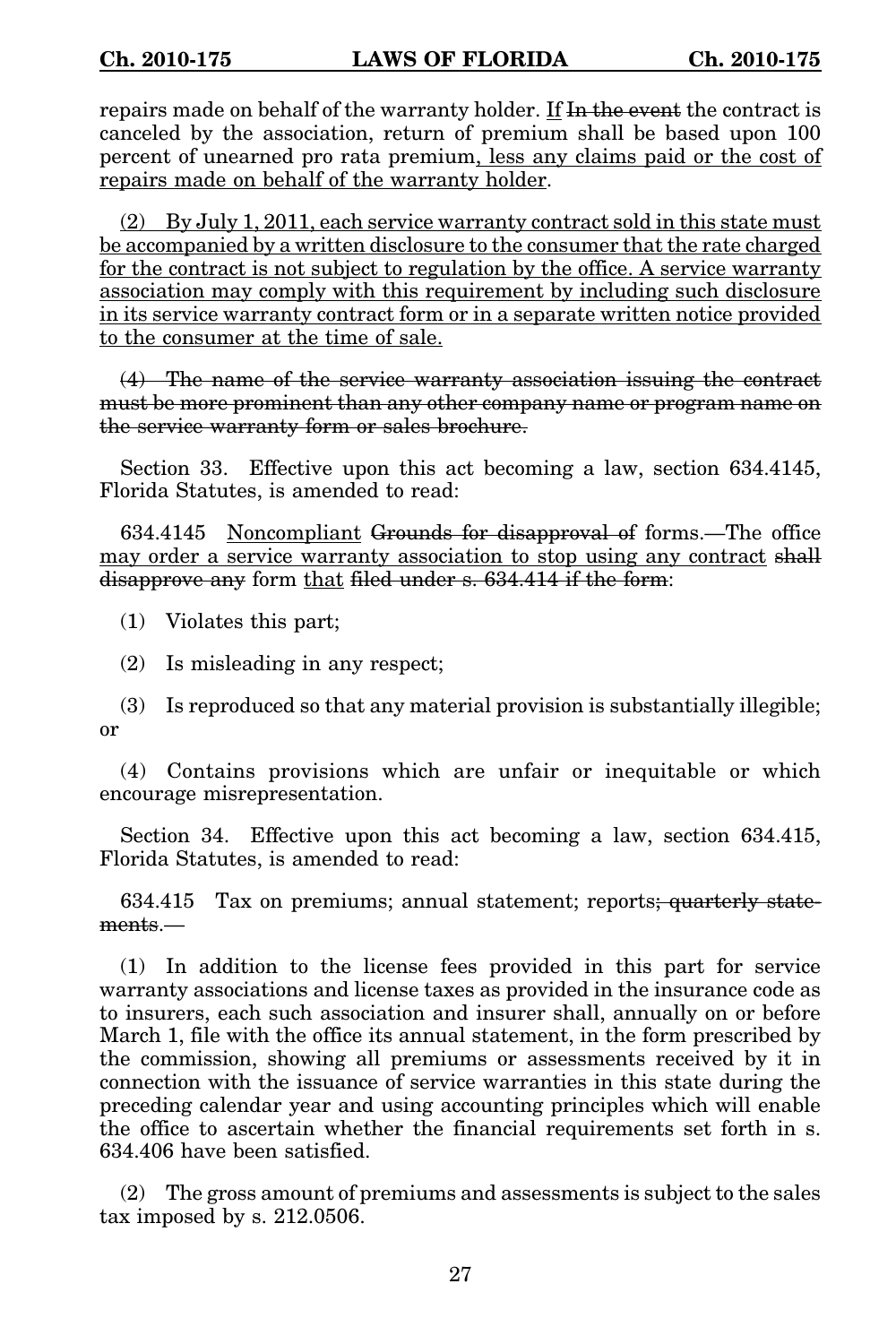(3) The office may levy a fine of up to \$100 a day for each day an association neglects to file the annual statement in the form and within the time provided by this part. The amount of the fine shall be established by rules adopted by the commission. The office shall deposit all sums collected by it under this section to the credit of the Insurance Regulatory Trust Fund.

(4) In addition to an annual statement, the office may require of licensees, under oath and in the form prescribed by it, quarterly statements or special reports which it deems necessary to the proper supervision of licensees under this part. For manufacturers as defined in s. 634.401, the office shall require only the annual audited financial statements of the warranty operations and corporate reports as filed by the manufacturer with the Securities and Exchange Commission, provided that the office may require additional reporting by manufacturers upon a showing by the office that annual reporting is insufficient to protect the interest of purchasers of service warranty agreements in this state or fails to provide sufficient proof of the financial status required by this part.

 $(4)$ (4)(5) The office may suspend or revoke the license of a service warranty association failing to file its annual statement or quarterly report when due.

 $(5)(6)$  The commission may by rule require each service warranty association to submit to the office, as the commission may designate, all or part of the information contained in the financial statements and reports required by this section in a computer-readable form compatible with the electronic data processing system specified by the office.

Section 35. Effective upon this act becoming a law, section 634.416, Florida Statutes, is amended to read:

634.416 Examination of associations.—

 $(1)(a)$  Service warranty associations licensed under this part may be are subject to periodic examination by the office, in the same manner and subject to the same terms and conditions that apply to insurers under part II of chapter 624.

(b) The office shall determine whether to conduct an examination of a service warranty association by considering:

The amount of time that the association has been continuously licensed and operating under the same management and control.

2. The association's history of compliance with applicable law.

3. The number of consumer complaints against the association.

4. The financial condition of the association, demonstrated by the financial reports submitted pursuant to s. 634.313.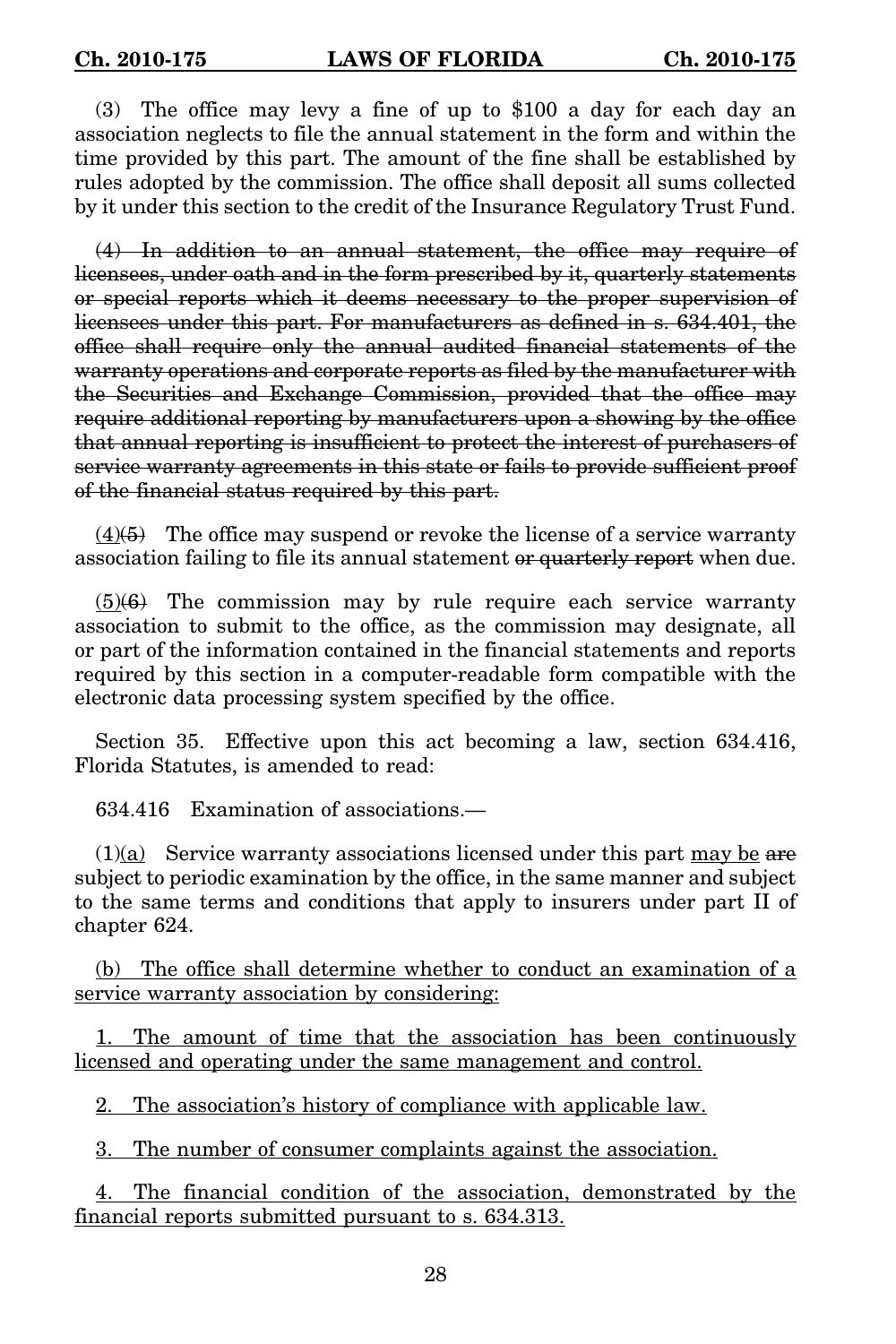(2) However, The rate charged a service warranty association by the office for examination may be adjusted to reflect the amount collected for the Form 10-K filing fee as provided in this section.

(3) On or before May 1 of each year, an association may submit to the office the Form 10-K, as filed with the United States Securities and Exchange Commission pursuant to the Securities Exchange Act of 1934, as amended. Upon receipt and review of the most current Form 10-K, the office may waive the examination requirement; if the office determines not to waive the examination, such examination will be limited to that examination necessary to ensure compliance with this part. The Form 10-K shall be accompanied by a filing fee of \$2,000 to be deposited into the Insurance Regulatory Trust Fund.

 $(4)(2)$  The office is not required to examine an association that has less than \$20,000 in gross written premiums as reflected in its most recent annual statement. The office may examine such an association if it has reason to believe that the association may be in violation of this part or is otherwise in an unsound financial condition. If the office examines an association that has less than \$20,000 in gross written premiums, the examination fee may not exceed 5 percent of the gross written premiums of the association.

Section 36. Effective upon this act becoming a law, paragraph (b) of subsection (1) of section 634.4225, Florida Statutes, is amended to read:

634.4225 Rebating; when allowed.—

(1) No sales representative shall rebate any portion of his or her commission except as follows:

(b) The rebate shall be in accordance with a rebating schedule filed with and approved by the sales representative with the association issuing the service warranty to which the rebate applies. The association shall maintain a copy of all rebating schedules for a period of 3 years.

Section 37. Effective upon this act becoming a law, subsection (9) is added to section 634.436, Florida Statutes, to read:

634.436 Unfair methods of competition and unfair or deceptive acts or practices defined.—The following methods, acts, or practices are defined as unfair methods of competition and unfair or deceptive acts or practices:

(9) FAILURE TO PROVIDE TERMS AND CONDITIONS PRIOR TO SALE.—Failing to provide a consumer with a complete sample copy of the terms and conditions of the service warranty prior to before the time of sale upon a request for the same by the consumer. A service warranty association may comply with this subsection by providing the consumer with a sample copy of the terms and conditions of the warranty contract or by directing the consumer to a website that displays a complete sample of the terms and conditions of the contract.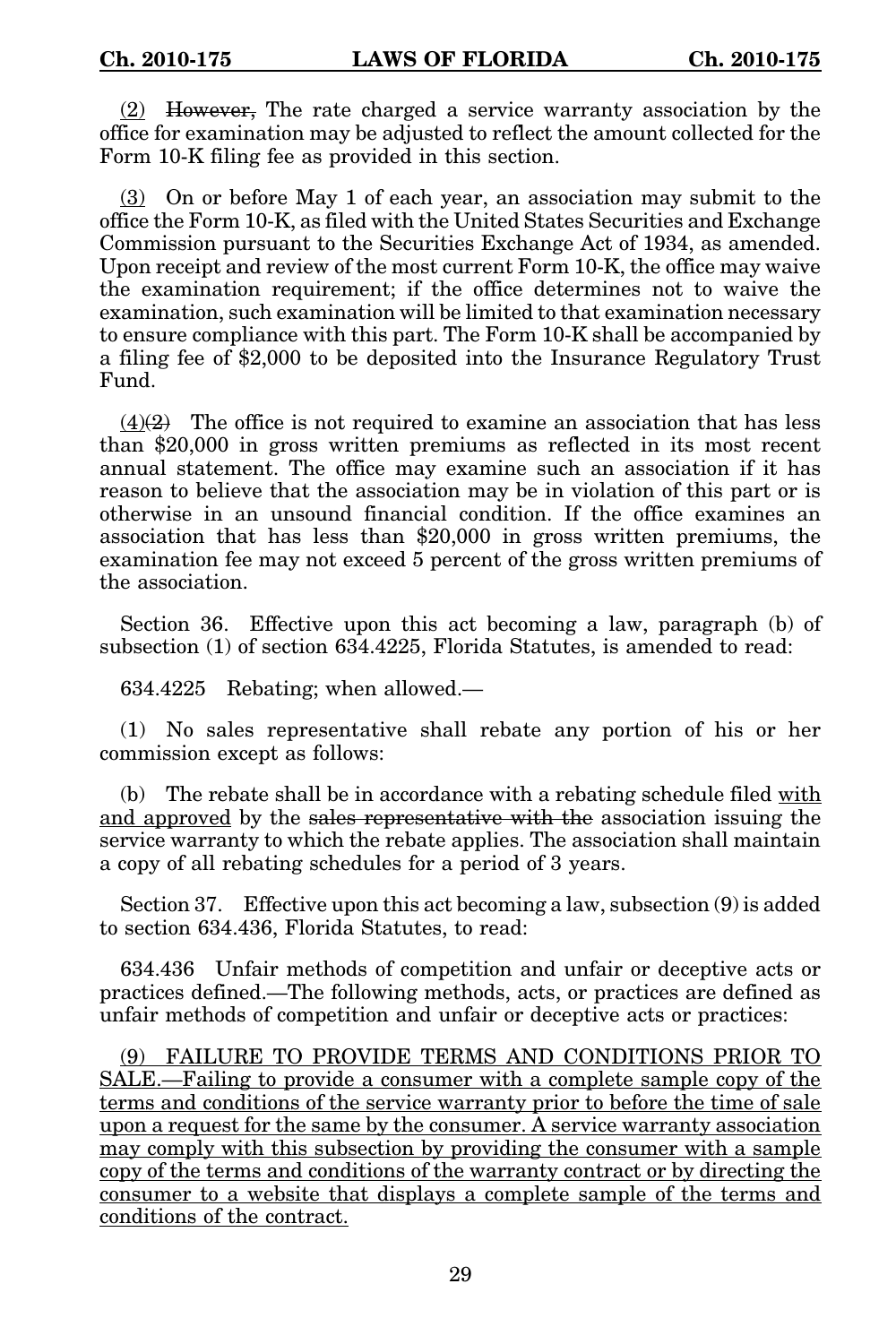Section 38. Effective upon this act becoming a law, subsections (2), (3), (4), and (5) of section 634.136, Florida Statutes, are amended to read:

634.136 Office records required.—Each licensed motor vehicle service contract company, as a minimum requirement for permanent office records, shall maintain:

(2) Memorandum journals showing the blank service agreement forms issued to the company salespersons and recording the delivery of the forms to the dealer.

(3) Memorandum journals showing the service contract forms received by the motor vehicle dealers and indicating the disposition of the forms by the dealer.

(2)(4) A detailed service agreement register, in numerical order by service agreement number, of agreements in force, which register shall include the following information: service agreement number, date of issue, issuing dealer, name of agreement holder, whether the agreement is covered by contractual liability insurance or the unearned premium reserve account, description of motor vehicle, service agreement period and mileage, gross premium, commission to salespersons, commission to dealer, and net premium.

 $(3)$ (5) A detailed claims register, in numerical order by service agreement number, which register shall include the following information: service agreement number, date of issue, date of claim, type of claim, issuing dealer, amount of claim, date claim paid, and, if applicable, disposition other than payment and reason therefor.

Section 39. Effective upon this act becoming a law, subsections (4) and (5) of section 634.313, Florida Statutes, are amended to read:

634.313 Tax on premiums; annual statement; reports.—

(4) In addition to an annual statement, the office may require of licensees, under oath and in the form prescribed by it, such additional regular or special reports as it may deem necessary to the proper supervision of licensees under this part.

 $(4)(5)$  The commission may by rule require each home warranty association to submit to the office, as the commission may designate, all or part of the information contained in the financial reports required by this section in a computer-readable form compatible with the electronic data processing system specified by the office.

Section 40. Effective upon this act becoming a law, sections 634.1216 and 634.3126, Florida Statutes, are repealed.

Section 41. This act may be cited as the "Safeguard Our Seniors Act."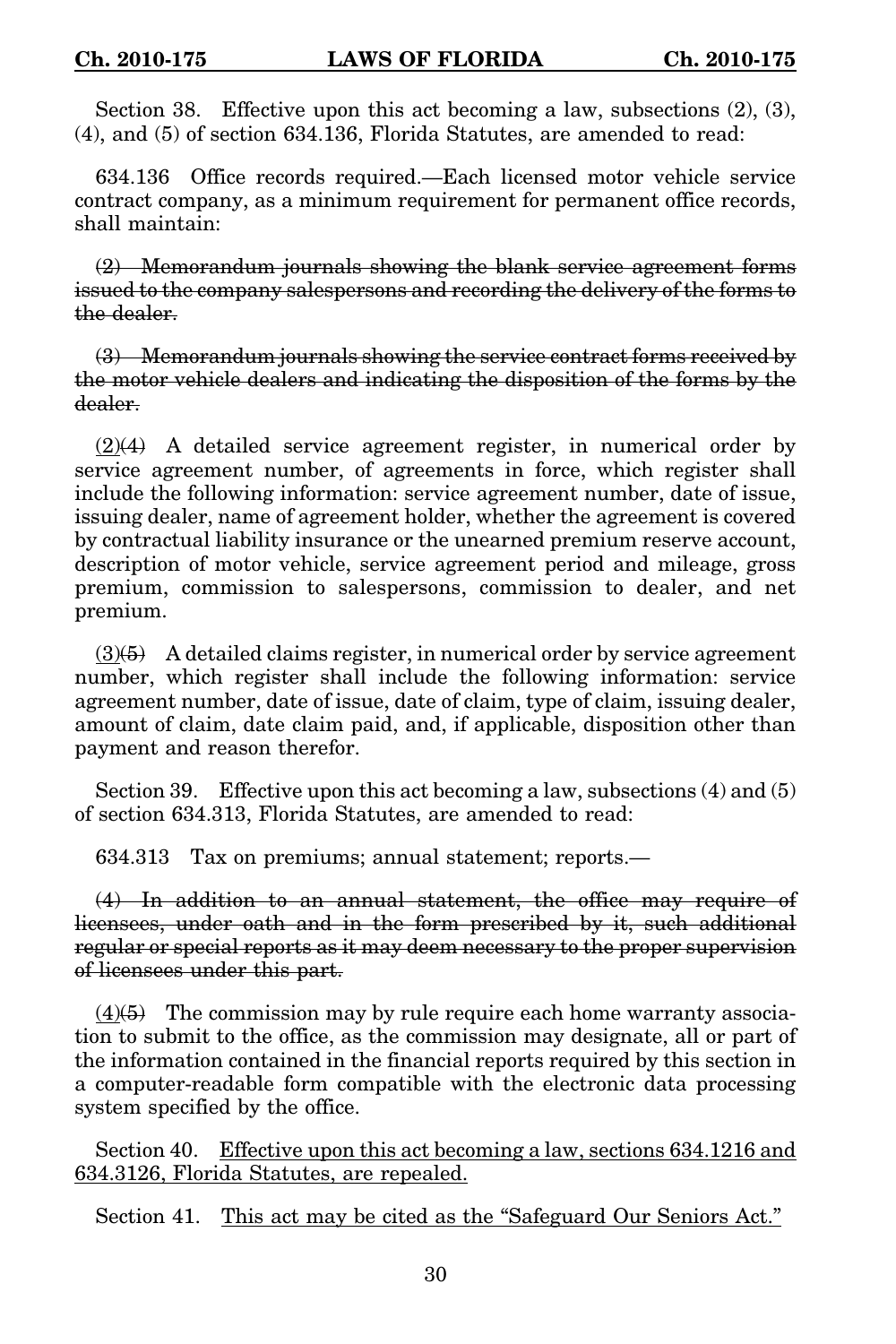Section 42. Paragraph (a) of subsection (1) of section 624.310, Florida Statutes, is amended to read:

624.310 Enforcement; cease and desist orders; removal of certain persons; fines.—

(1) DEFINITIONS.—For the purposes of this section, the term:

(a) "Affiliated party" means any person who directs or participates in the conduct of the affairs of a licensee and who is:

1. A director, officer, employee, trustee, committee member, or controlling stockholder of a licensee or a subsidiary or service corporation of the licensee, other than a controlling stockholder which is a holding company, or an agent of a licensee or a subsidiary or service corporation of the licensee;

2. A person who has filed or is required to file a statement or any other information required to be filed under s. 628.461 or s. 628.4615;

3. A stockholder, other than a stockholder that is a holding company of the licensee, who participates in the conduct of the affairs of the licensee; or

4. An independent contractor who:

a. Renders a written opinion required by the laws of this state under her or his professional credentials on behalf of the licensee, which opinion is reasonably relied on by the department or office in the performance of its duties; or

b. Affirmatively and knowingly conceals facts, through a written misrepresentation to the department or office, with knowledge that such misrepresentation:

(I) Constitutes a violation of the insurance code or a lawful rule or order of the department, commission, or office; and

(II) Directly and materially endangers the ability of the licensee to meet its obligations to policyholders; or.

5. A third-party marketer who aids or abets a licensee in a violation of the insurance code relating to the sale of an annuity to a person 65 years of age or older.

For the purposes of this subparagraph, any representation of fact made by an independent contractor on behalf of a licensee, affirmatively communicated as a representation of the licensee to the independent contractor, shall not be considered a misrepresentation by the independent contractor.

Section 43. Section 624.46223, Florida Statutes, is created to read:

624.46223 Notice of intent to withdraw.—Any association, fund, or pool authorized by state law and created for the purpose of forming a risk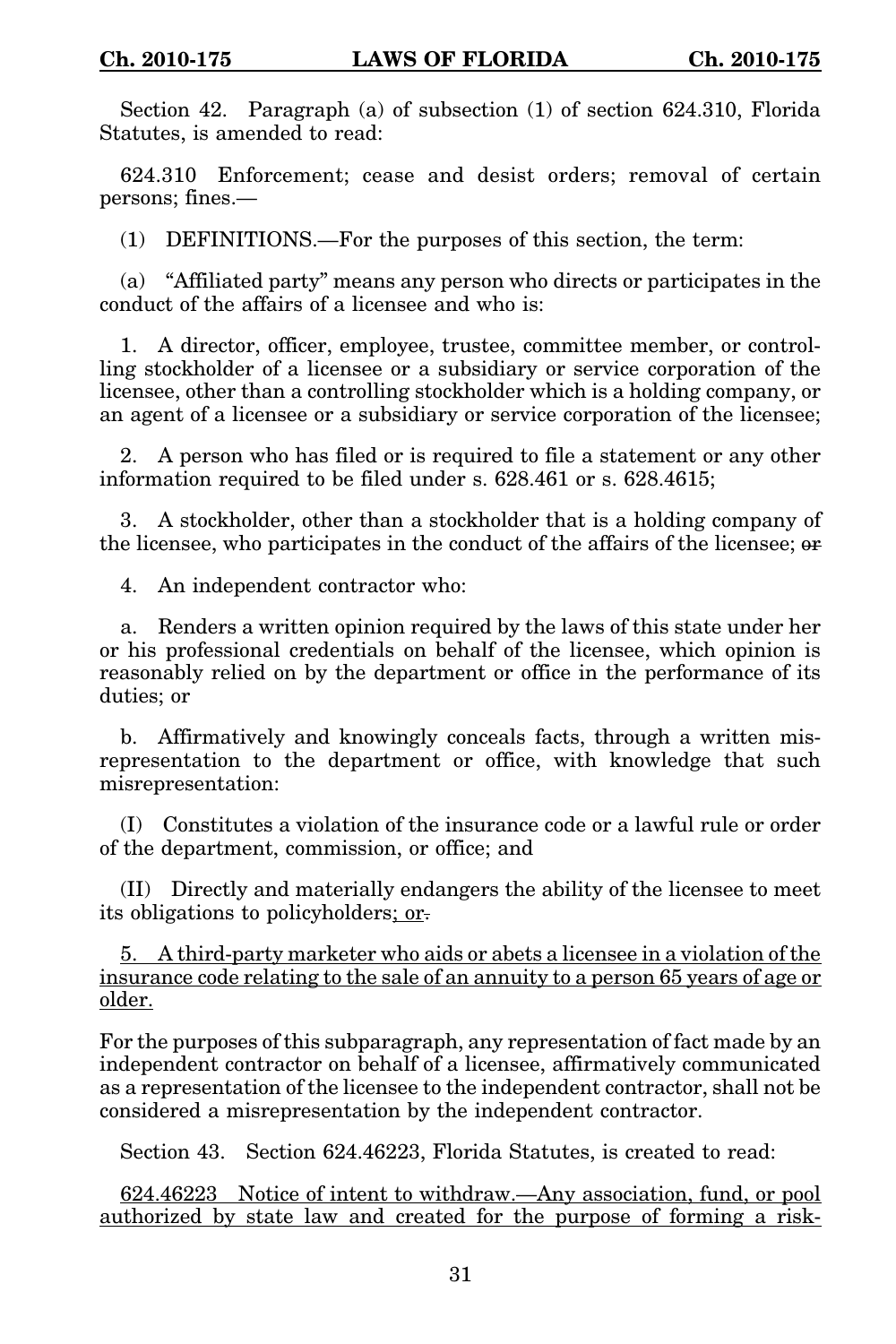management mechanism or providing self insurance for public entities in this state may not require its members to provide more than 45 days' notice of the member's intention to withdraw as a prerequisite for withdrawing from the association, fund, or pool.

Section 44. Paragraph (j) of subsection (2) of section 626.221, Florida Statutes, is amended to read:

626.221 Examination requirement; exemptions.—

(2) However, no such examination shall be necessary in any of the following cases:

(j) An applicant for license as a customer representative who has earned the designation of Accredited Advisor in Insurance (AAI) from the Insurance Institute of America, the designation of Certified Insurance Counselor (CIC) from the Society of Certified Insurance Service Counselors, the designation of Accredited Customer Service Representative (ACSR) from the Independent Insurance Agents of America, the designation of Certified Professional Service Representative (CPSR) from the National Foundation for Certified Professional Service Representatives, the designation of Certified Insurance Service Representative (CISR) from the Society of Certified Insurance Service Representatives, or the designation of Certified Insurance Representative (CIR) from the National Association of Christian Catastrophe Insurance Adjusters. Also, an applicant for license as a customer representative who has earned an associate degree or bachelor's degree from an accredited college or university with at least 9 academic hours of property and casualty insurance curriculum, or the equivalent, or has earned the designation of Certified Customer Service Representative (CCSR) from the Florida Association of Insurance Agents, or the designation of Registered Customer Service Representative (RCSR) from a regionally accredited postsecondary institution in this state, or the designation of Professional Customer Service Representative (PCSR) from the Professional Career Institute, whose curriculum has been approved by the department and whose curriculum includes comprehensive analysis of basic property and casualty lines of insurance and testing at least equal to that of standard department testing for the customer representative license. The department shall adopt rules establishing standards for the approval of curriculum.

Section 45. Subsection (13) of section 626.025, Florida Statutes, is amended to read:

626.025 Consumer protections.—To transact insurance, agents shall comply with consumer protection laws, including the following, as applicable:

(13) The prohibition against the designation of a life insurance agent  $or$ </u> his or her family member as the beneficiary of life insurance policy sold to an individual other than a family member under s. 626.798.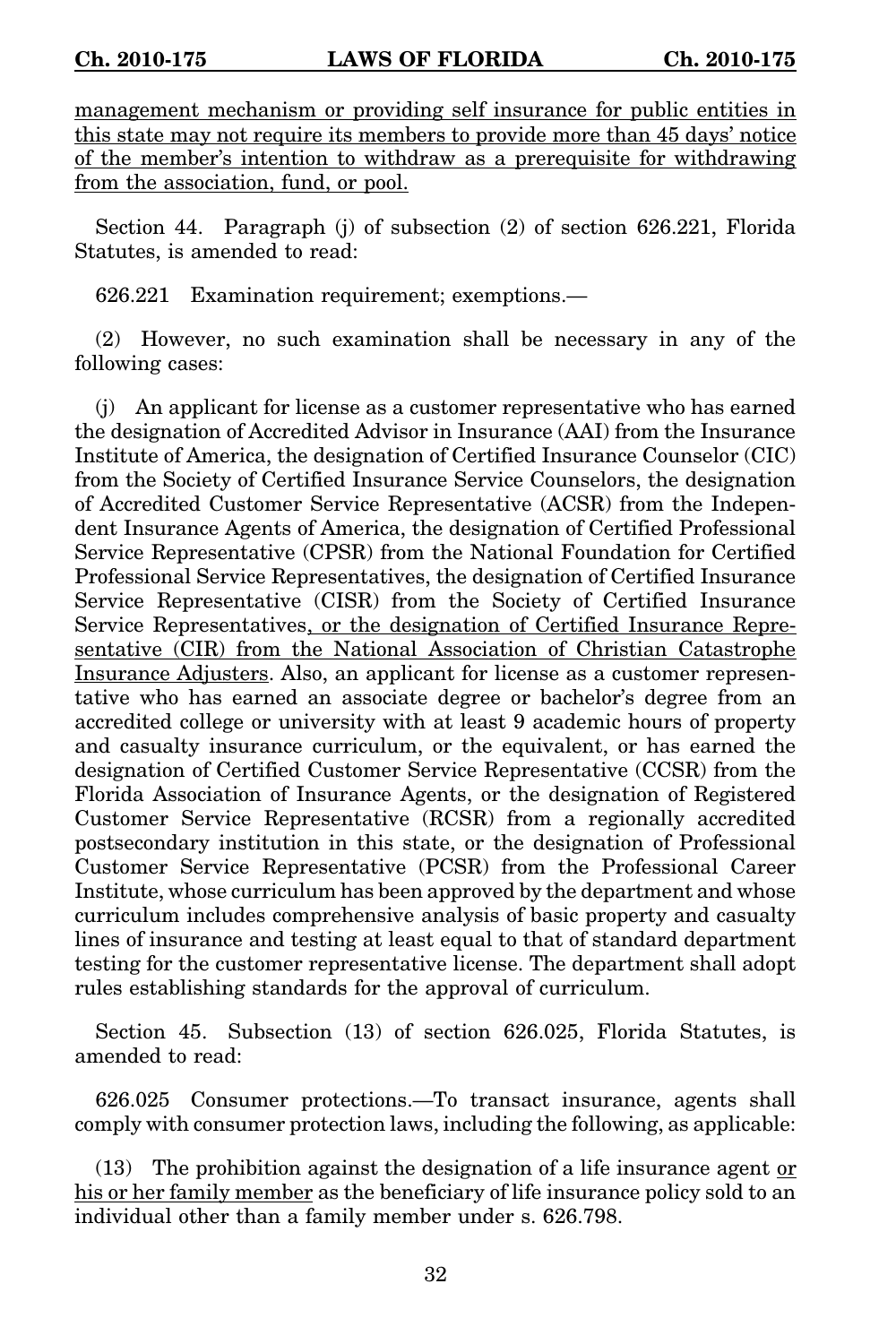Section 46. Paragraph (k) of subsection (3) of section 626.2815, Florida Statutes, is amended to read:

626.2815 Continuing education required; application; exceptions; requirements; penalties.—

(3)

(k) Any person who holds a license to solicit or sell life insurance in this state must complete a minimum of 3 hours in continuing education, approved by the department, on the subject of suitability in annuity and life insurance transactions. This requirement does not apply to an agent who does not have any active life insurance or annuity contracts. In applying this exemption, the department may require the filing of a certification attesting that the agent has not sold life insurance or annuities during the continuing education compliance cycle in question and does not have any active life insurance or annuity contracts. A licensee may use the hours obtained under this paragraph to satisfy the requirement for continuing education in ethics under paragraph (a).

Section 47. Subsection (13) is added to section 626.621, Florida Statutes, to read:

626.621 Grounds for discretionary refusal, suspension, or revocation of agent's, adjuster's, customer representative's, service representative's, or managing general agent's license or appointment.—The department may, in its discretion, deny an application for, suspend, revoke, or refuse to renew or continue the license or appointment of any applicant, agent, adjuster, customer representative, service representative, or managing general agent, and it may suspend or revoke the eligibility to hold a license or appointment of any such person, if it finds that as to the applicant, licensee, or appointee any one or more of the following applicable grounds exist under circumstances for which such denial, suspension, revocation, or refusal is not mandatory under s. 626.611:

(13) Has been the subject of or has had a license, permit, appointment, registration, or other authority to conduct business subject to any decision, finding, injunction, suspension, prohibition, revocation, denial, judgment, final agency action, or administrative order by any court of competent jurisdiction, administrative law proceeding, state agency, federal agency, national securities, commodities, or option exchange, or national securities, commodities, or option association involving a violation of any federal or state securities or commodities law or any rule or regulation adopted thereunder, or a violation of any rule or regulation of any national securities, commodities, or options exchange or national securities, commodities, or options association.

Section 48. Subsection (3) of section 626.641, Florida Statutes, is amended to read: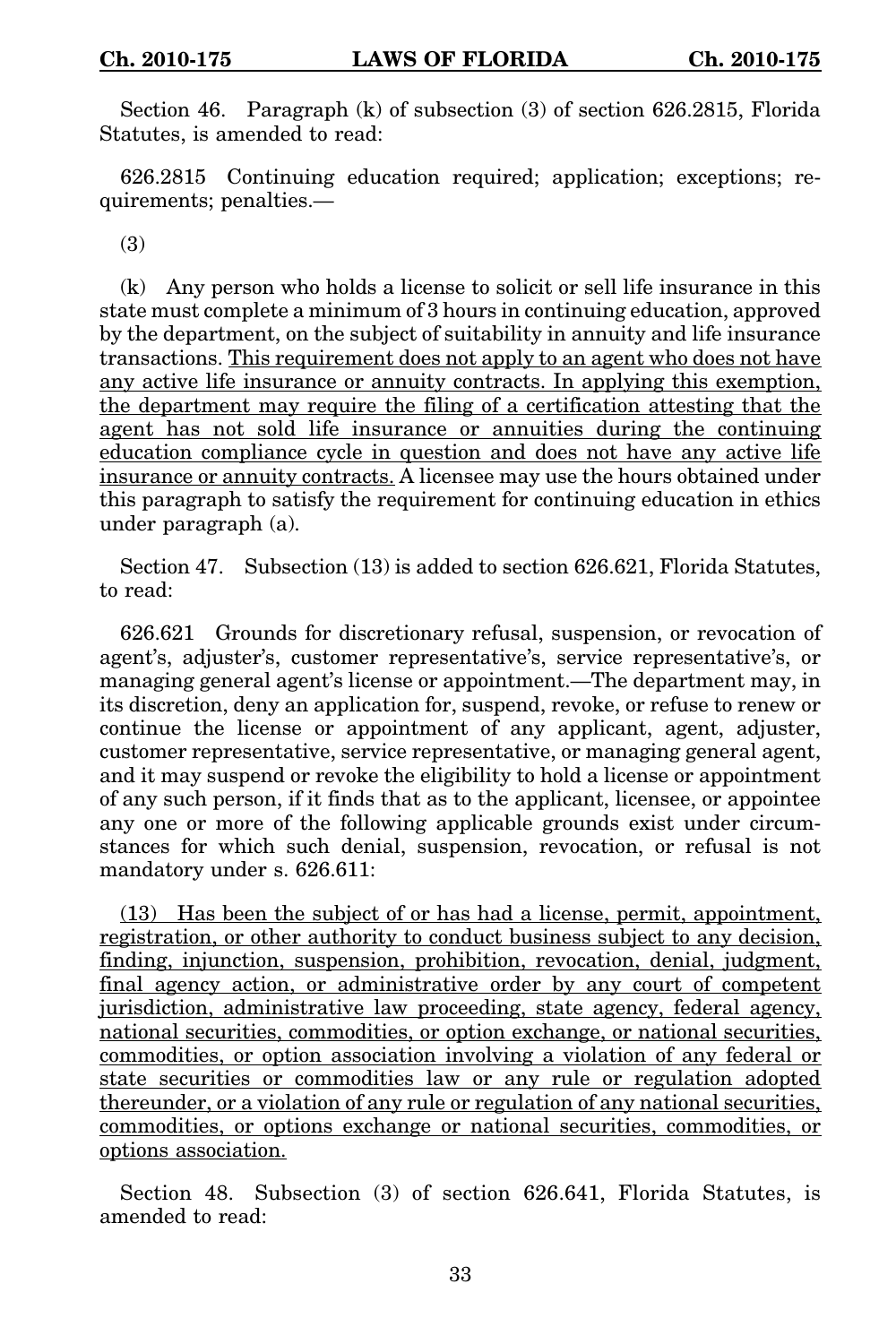626.641 Duration of suspension or revocation.—

 $(3)(a)$  If any of an individual's licenses as an agent or customer representative, or the eligibility to hold such license or licenses has same, as to the same individual have been revoked at two separate times, the department may shall not thereafter grant or issue any license under this code as to such individual.

(b) If a license as an agent or customer representative or the eligibility to hold such a license has been revoked resulting from the solicitation or sale of an insurance product to a person 65 years of age or older, the department may not thereafter grant or issue any license under this code to such individual.

Section 49. Section 626.798, Florida Statutes, is amended to read:

626.798 Life agent as beneficiary; prohibition.—No life agent shall, with respect to the placement of life insurance coverage with a life insurer covering the life of a person who is not a family member of the agent, handle in his or her capacity as a life agent the placement of such coverage when the agent placing the coverage or a family member of such agent receives a commission therefor and is the named beneficiary under the life insurance policy, unless the life agent or family member has an insurable interest in the life of such person. However, the agent or a family member of such agent may not be designated as a trustee or guardian or be granted power of attorney unless he or she is a family member of the policy owner or insured, or is a bank or trust company duly authorized to act as a fiduciary. For the purposes of this section, the phrase "not a family member," with respect to a life agent, means an individual who is not related to the life agent as father, mother, son, daughter, brother, sister, grandfather, grandmother, uncle, aunt, first cousin, nephew, niece, husband, wife, father-in-law, mother-in-law, brotherin-law, sister-in-law, stepfather, stepmother, stepson, stepdaughter, stepbrother, stepsister, half brother, or half sister. For the purposes of this section, the term "insurable interest" means that the life agent has an actual, lawful, and substantial economic interest in the safety and preservation of the life of the insured or a reasonable expectation of benefit or advantage from the continued life of the insured.

Section 50. Paragraphs (a) and (b) of subsection (3) of section 626.9521, Florida Statutes, are amended, and subsections (4) and (5) are added to that section, to read:

626.9521 Unfair methods of competition and unfair or deceptive acts or practices prohibited; penalties.—

 $(3)(a)$  If a person violates s.  $626.9541(1)(l)$ , the offense known as "twisting," or violates s.  $626.9541(1)(aa)$ , the offense known as "churning," the person commits a misdemeanor of the first degree, punishable as provided in s. 775.082, and an administrative fine not greater than \$5,000 shall be imposed for each nonwillful violation or an administrative fine not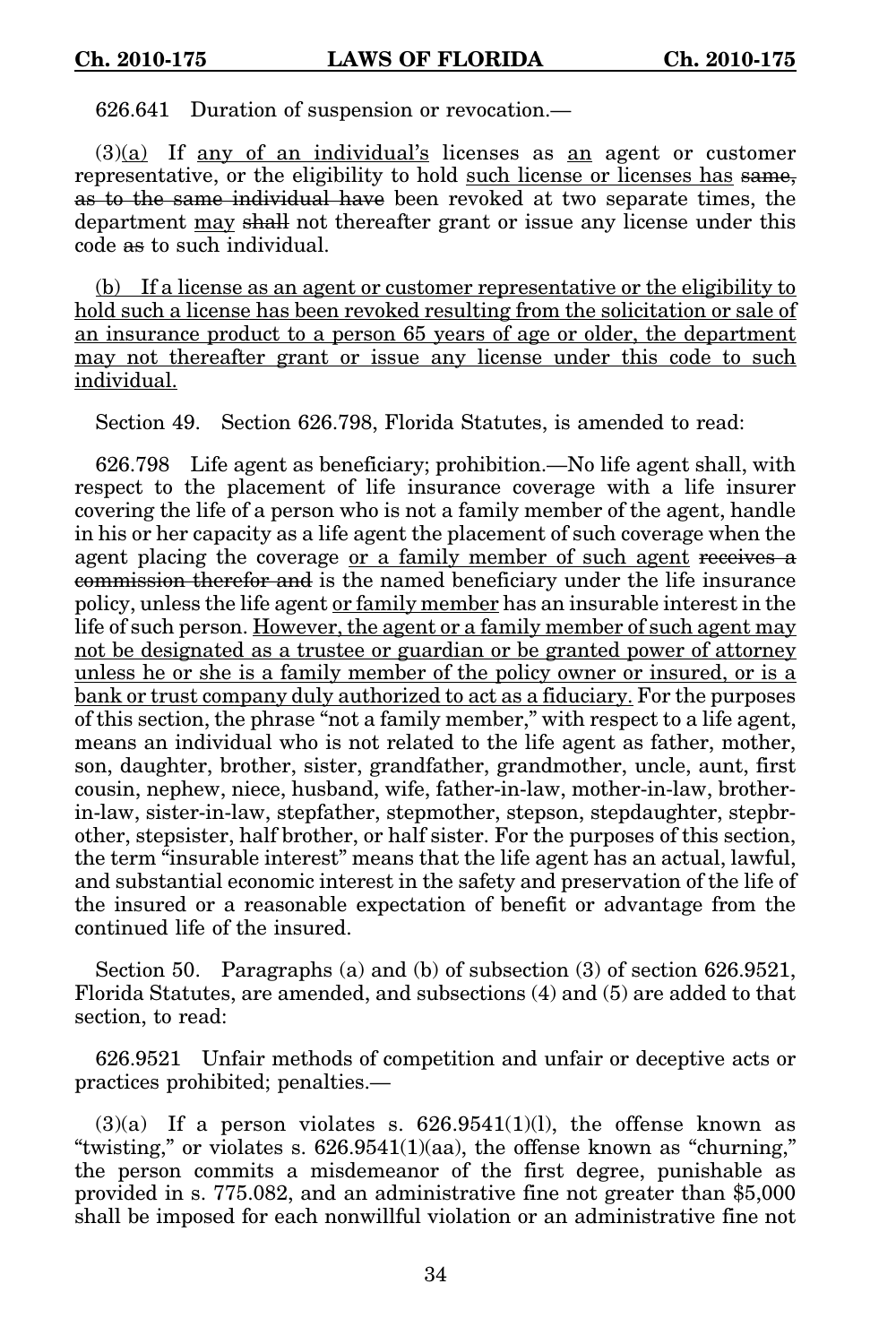greater than \$75,000 \$40,000 shall be imposed for each willful violation. To impose an administrative fine for a willful violation criminal penalties under this paragraph, the practice of "churning" or "twisting" must involve fraudulent conduct.

(b) If a person violates s.  $626.9541(1)(ee)$  by willfully submitting fraudulent signatures on an application or policy-related document, the person commits a felony of the third degree, punishable as provided in s. 775.082, and an administrative fine not greater than \$5,000 shall be imposed for each nonwillful violation or an administrative fine not greater than \$75,000 \$40,000 shall be imposed for each willful violation.

(4) A licensee must make all reasonable efforts to ascertain the consumer's age at the time an insurance application is completed.

(5) If a consumer who is a senior citizen is a victim, a video deposition of the victim may be used for any purpose in any administrative proceeding conducted pursuant to chapter 120 if all parties are given proper notice of the deposition in accordance with the Florida Rules of Civil Procedure.

Section 51. Subsection (4) of section 626.99, Florida Statutes, is amended to read:

626.99 Life insurance solicitation.—

(4) DISCLOSURE REQUIREMENTS.—

(a) The insurer shall provide to each prospective purchaser a buyer's guide and a policy summary prior to accepting the applicant's initial premium or premium deposit, unless the policy for which application is made provides an unconditional refund for a period of at least 14 days, or unless the policy summary contains an offer of such an unconditional refund. In these instances, which event the buyer's guide and policy summary must be delivered with the policy or prior to delivery of the policy.

 $(b)$  With respect to fixed and variable annuities, the insurer shall provide to each prospective purchaser a buyer's guide to annuities and a contract summary as provided in the National Association of Insurance Commissioners (NAIC) Model Annuity and Deposit Fund Regulation and the policy must provide an unconditional refund for a period of at least 14 days. For fixed annuities, the buyer's guide shall be in the form as provided by the National Association of Insurance Commissioners (NAIC) Annuity Disclosure Model Regulation, until such time as a buyer's guide is developed by the department, at which time the department guide must be used. For variable annuities, a policy summary may be used, which may be contained in a prospectus, until such time as a buyer's guide is developed by NAIC or the department, at which time one of those guides must be used. If the prospective owner of an annuity contract is 65 years of age or older: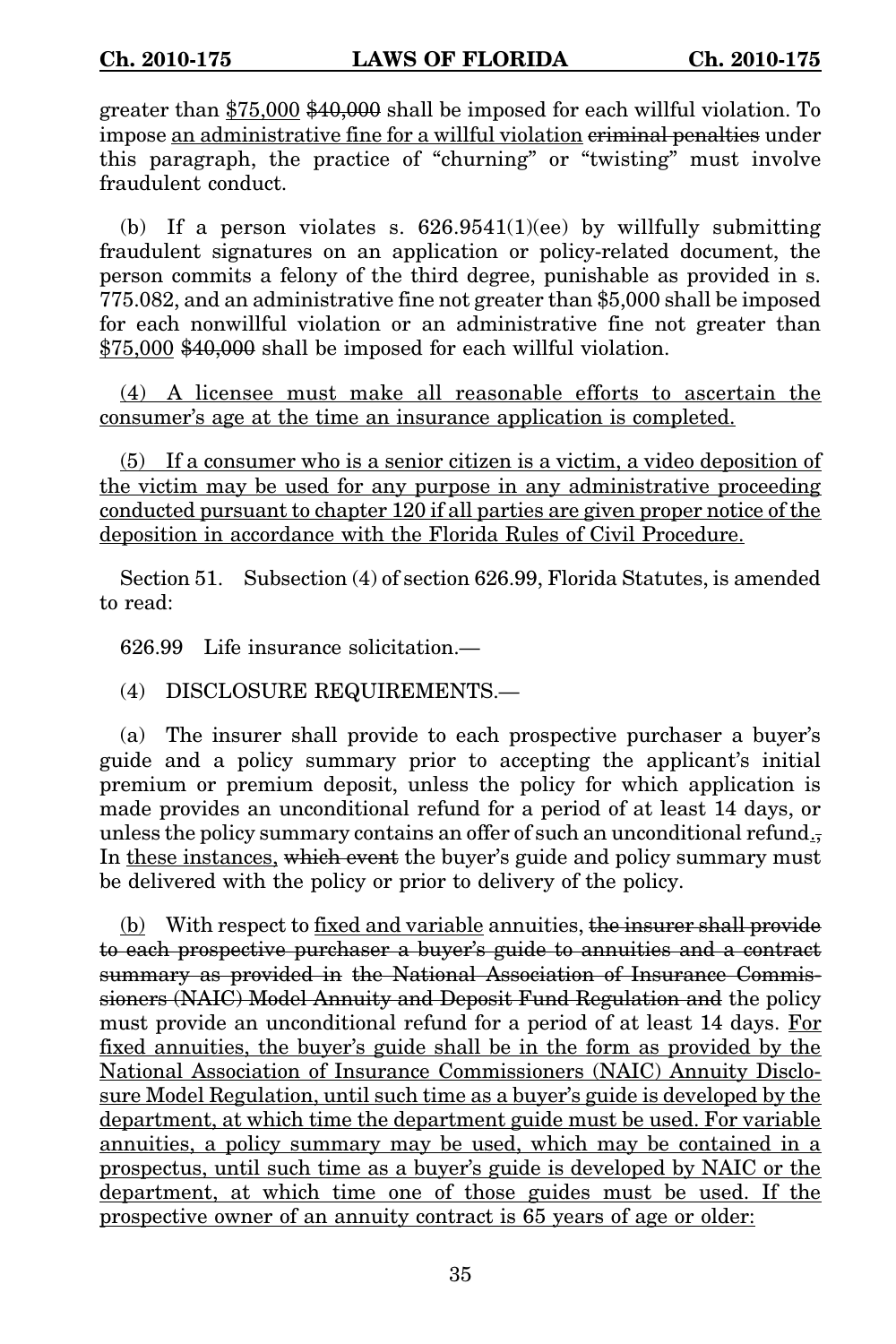1. An unconditional refund of premiums paid for a fixed annuity contract, including any contract fees or charges, must be available for a period of 21 days; and

2. An unconditional refund for variable or market value annuity contracts must be available for a period of 21 days. The unconditional refund shall be equal to the cash surrender value provided in the annuity contract, plus any fees or charges deducted from the premiums or imposed under the contract. This subparagraph does not apply if the prospective owner is an accredited investor, as defined in Regulation D as adopted by the United States Securities and Exchange Commission.

(c) The insurer shall attach a cover page to any annuity policy informing the purchaser of the unconditional refund period prescribed in paragraph (b). The cover page must also provide contact information for the issuing company and the selling agent, the department's toll-free help line, and any other information required by the department by rule. The cover page is part of the policy and is subject to review by the office pursuant to s. 627.410.

 $(d)$ (b) The insurer shall provide a buyer's guide and a policy summary to any prospective purchaser upon request.

Section 52. Subsections (3) and (5) of section 627.4554, Florida Statutes, as amended by section 9 of chapter 2008-237, Laws of Florida, are amended, present subsection (9) of that section is renumbered as subsection (10), and a new subsection (9) is added to that section, to read:

627.4554 Annuity investments by seniors.—

(3) DEFINITIONS.—For purposes of this section, the term:

(a) "Annuity contract" means a fixed annuity, equity indexed annuity, fixed equity indexed annuity, or variable annuity that is individually solicited, whether the product is classified as an individual annuity or a group annuity.

(b) "Accredited investor" means any person who comes within any of the following categories, or who the issuer reasonably believes comes within any of the following categories, at the time of the sale of an annuity to that person:

1. The person's net worth or joint net worth with his or her spouse, at the time of the purchase, exceeds \$1 million; or

2. The person had an individual income in excess of \$200,000 in each of the 2 most recent years, or joint income with his or her spouse in excess of \$300,000 in each of those years, and has a reasonable expectation of reaching the same income level in the current year.

 $(c)(b)$  "Recommendation" means advice provided by an insurance agent, or an insurer if no insurance agent is involved, to an individual senior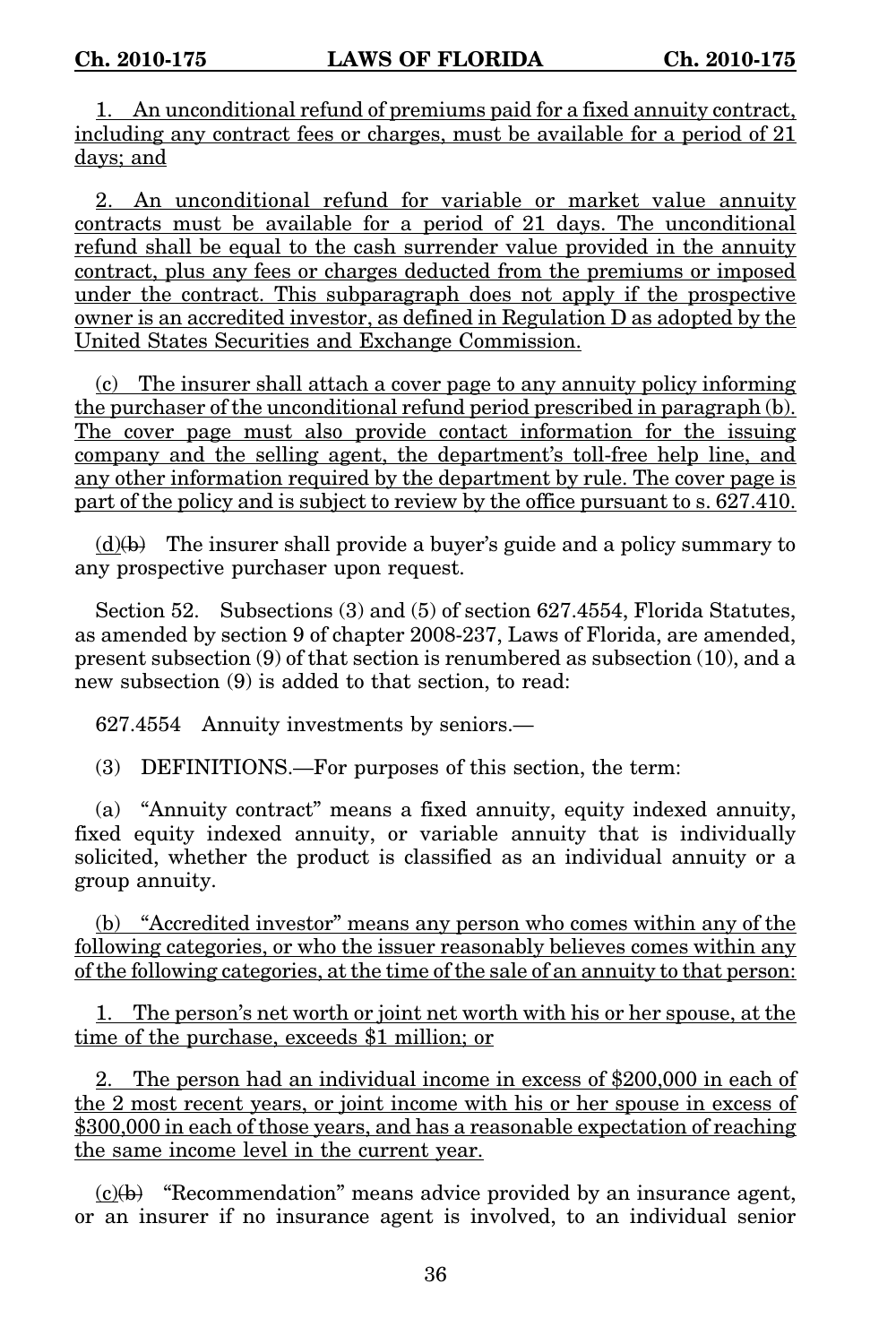consumer which results in a purchase or exchange of an annuity in accordance with that advice.

 $(d)$ (e) "Senior consumer" means a person 65 years of age or older. In the event of a joint purchase by more than one party, a purchaser is considered to be a senior consumer if any of the parties is age 65 or older.

(5) MITIGATION OF RESPONSIBILITY.—

(a) The office may order an insurer to take reasonably appropriate corrective action, including rescission of the policy or contract and a full refund of the premiums paid or the accumulation value, whichever is greater, for any senior consumer harmed by a violation of this section by the insurer or the insurer's insurance agent.

(b) The department may order:

1. An insurance agent to take reasonably appropriate corrective action, including monetary restitution of penalties or fees incurred by the senior consumer, for any senior consumer harmed by a violation of this section by the insurance agent.

2. A managing general agency or insurance agency that employs or contracts with an insurance agent to sell or solicit the sale of annuities to senior consumers to take reasonably appropriate corrective action for any senior consumer harmed by a violation of this section by the insurance agent.

(c) The department shall, in addition to any other penalty authorized under chapter 626, order an insurance agent to pay restitution to any senior consumer who has been deprived of money by the agent's misappropriation, conversion, or unlawful withholding of monies belonging to the senior consumer in the course of a transaction involving annuities. The amount of restitution required to be paid pursuant to this paragraph may not exceed the amount misappropriated, converted, or unlawfully withheld. This paragraph does not limit or restrict a person's right to seek other remedies as provided by law.

 $(d)$ (e) Any applicable penalty under the Florida Insurance Code for a violation of paragraph  $(4)(a)$ , paragraph  $(4)(b)$ , or subparagraph  $(4)(c)2$ . may be reduced or eliminated, according to a schedule adopted by the office or the department, as appropriate, if corrective action for the senior consumer was taken promptly after a violation was discovered.

(9) PROHIBITED CHARGES.—An annuity contract issued to a senior consumer may not contain a surrender or deferred sales charge for a withdrawal of money from an annuity exceeding 10 percent of the amount withdrawn. The charge shall be reduced so that no surrender or deferred sales charge exists after the end of the 10th policy year or 10 years after the premium is paid, whichever is later. This subsection does not apply to annuities purchased by an accredited investor or to those annuities specified in paragraph (7)(b).